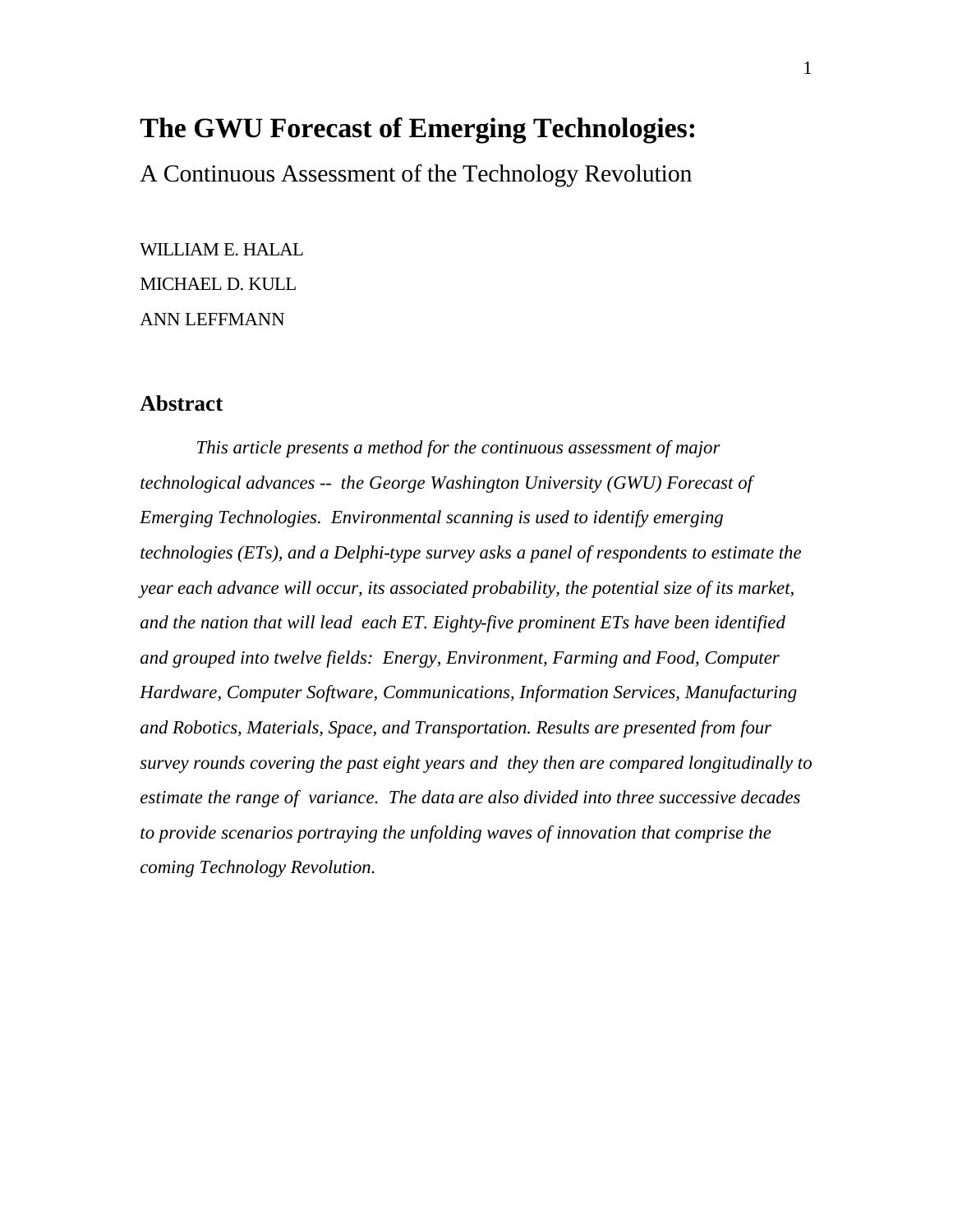# **Introduction**

Revolutionary innovation is occurring in all scientific and technological fields. This wave of unprecedented change is driven primarily by advances in information technology (IT), but is much larger in scope that the Information Revolution – it is a Technology Revolution.

Science and technology are essentially accumulations of knowledge, and the Information Revolution is magnifying our ability to create and share technical knowledge. The result is that IT has become a major factor enabling unusually rapid technical developments, thereby accelerating advances in all fields. For instance, science has been transformed as networks of researchers are able to collaborate regardless of geography. Moreover, IT-enabled research organizations are evolving into new forms that speed up investigations: "All the lab equipment is connected to the network," says Mike Fannon, bioinformatics director at Human Genome Sciences. "We use the whole computational structure as a research tool."

And because the knowledge in technical fields is often interconnected, advances in one area cut across others to accelerate the rate of development even further. Major advances in the field of information processing, for example, can have direct effects in others areas, such as managing the huge amount of data flowing from the Human Genome Project.<sup>2</sup> Advances in materials science pave the way for new forms of transportation, such as electric cars, and even a superconducting energy grid that might one day transmit solar or wind power from the deserts of Arizona to Alaska.<sup>3</sup> Science does not progress in a straight line. Change often occurs by accident or serendipity. Yet such changes encourage a spiral of cross-pollination that promises to increase the pace of innovation so greatly that modern societies may soon be transformed.<sup>4</sup>

At the same time that technical prowess grows, uncertainty over its social assimilation persists. Technological advances do not occur in a vacuum but are shaped by social forces. For instance, industry recognizes that the acceptance of new technologies is driven by consumer awareness, needs, lifestyles, values, and a host of other market factors.<sup>5</sup> National research and development funding is all too often subject to the whim of politics. Because of these confounding influences, the record of forecasting is poor.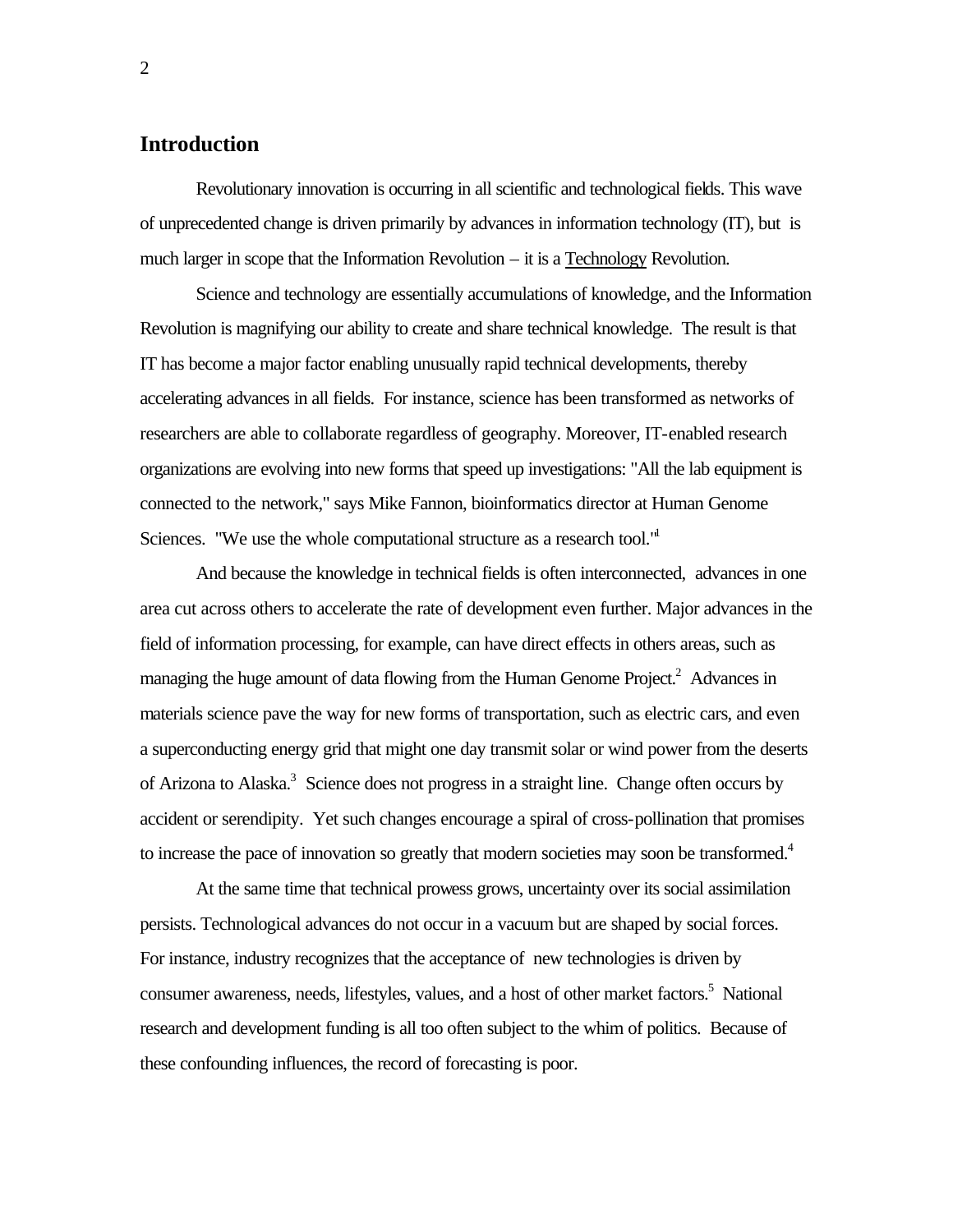Forecasts can often be overly pessimistic, and nowhere has this been more true than in information technology. Microprocessor development has proved so successful that chips are now three times faster than they were predicted to be in the early 1980s. It is as if we have in 1997 computers from the year 2000.<sup>6</sup> By some measures, computer performance has improved a million times since their invention fifty years ago.<sup>7</sup> The problem of pessimism is so notorious that the attitudes of prominent scientists often seem quaint in retrospect. In 1923, Robert Milikin, a Nobel Prize winner in physics, claimed "there is no likelihood man can ever tap the power of the atom." In 1895, Lord Kelvin, President of the Royal Society, said "heavier than air flying machines are impossible."

The flip side often reflects an optimism bordering on naiveté. Many people still recall predictions in the 1950s that the world would enjoy nuclear power "too cheap to meter." Or that we would fly personal jets to work and return from 20-hour workweeks to smart homes and robot servants that would prepare dinner automatically.

Optimism and pessimism are normal obstacles to forecasting, but they can be ameliorated through methodological rigor. Accidents, serendipity, and wild cards must also be dealt with to provide sound forecasts, and time horizons clearly play a crucial role. Forecasts of the next five to ten years are often so predictable that they fall into the realm of market research, while those more than thirty or forty years away are mostly speculation. This leaves a ten to twenty-year window in which to make useful forecasts. It is this timeframe that the GWU Forecast addresses.

# **Goals and Methods**

The GWU Forecast of Emerging Technologies integrates diverse methods, including environmental scanning, trend analysis, a Delphi-type survey, and scenario building. *Environmental scanning* is used to identify emerging technologies and to categorize them into different fields. *Trend analysis* guides the selection of the most important and influential advances for further study and organizes them into categories of emerging technologies (ETs). These ETs are then used to construct a modified *Delphi survey* for obtaining forecasts. Finally,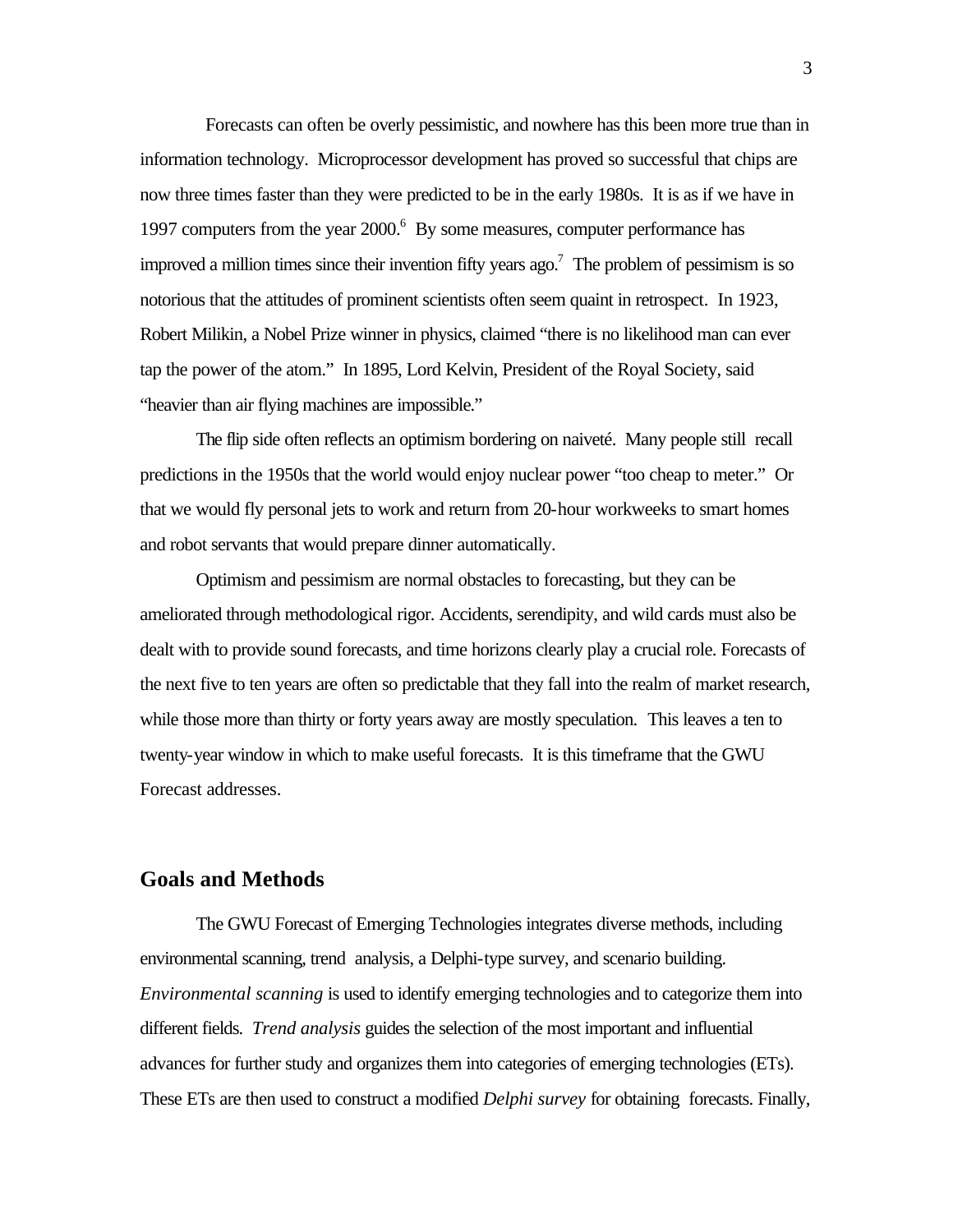the results are portrayed in time periods to build *scenarios* of unfolding technological change. By triangulating with a variety of methods instead of relying on a single approach, the Forecast produces more robust, useful estimates.

## **Environmental Scanning**

For many years we have systematically scanned trade presses, popular magazines, science journals, and business literature to identify ETs. In addition, we conduct interviews and discussions with experts and practitioners to gain their insights on emerging technical trends. All these scanning data are clustered to spot ETs and estimate their potential. To enhance the meaning of these ETs, we then look for themes and patterns that aggregate them into larger clusters. The last time this process was conducted we identified the twelve fields reported in this article.

#### **Trend Analysis**

Within each field, six to ten of the most strategically important advances are chosen for further study based on trend analysis. For this latest survey conducted in 1996, eighty-five ETs were selected to represent the most crucial advances that can be foreseen. It should be noted that the number of ETs has changed slightly over the four survey iterations as new developments are identified and other ETs come of age. In addition , we periodically adjusted the questionnaire to clarify ambiguity and to reduce complexity and bias. This process dropped some items from earlier versions, added others in later versions, and produced some variations on similar questions. Despite these adjustments, the list has remained fairly consistent over the four revisions.

### **Delphi Survey**

Once the fields and ETs are agreed upon, a Delphi-type survey is conducted. However, the type we use is modified because we do not use the traditional method of providing immediate feedback and requesting additional estimates to arrive at a consensus. Rather, our approach is to conduct another survey after an additional time period of about two years. That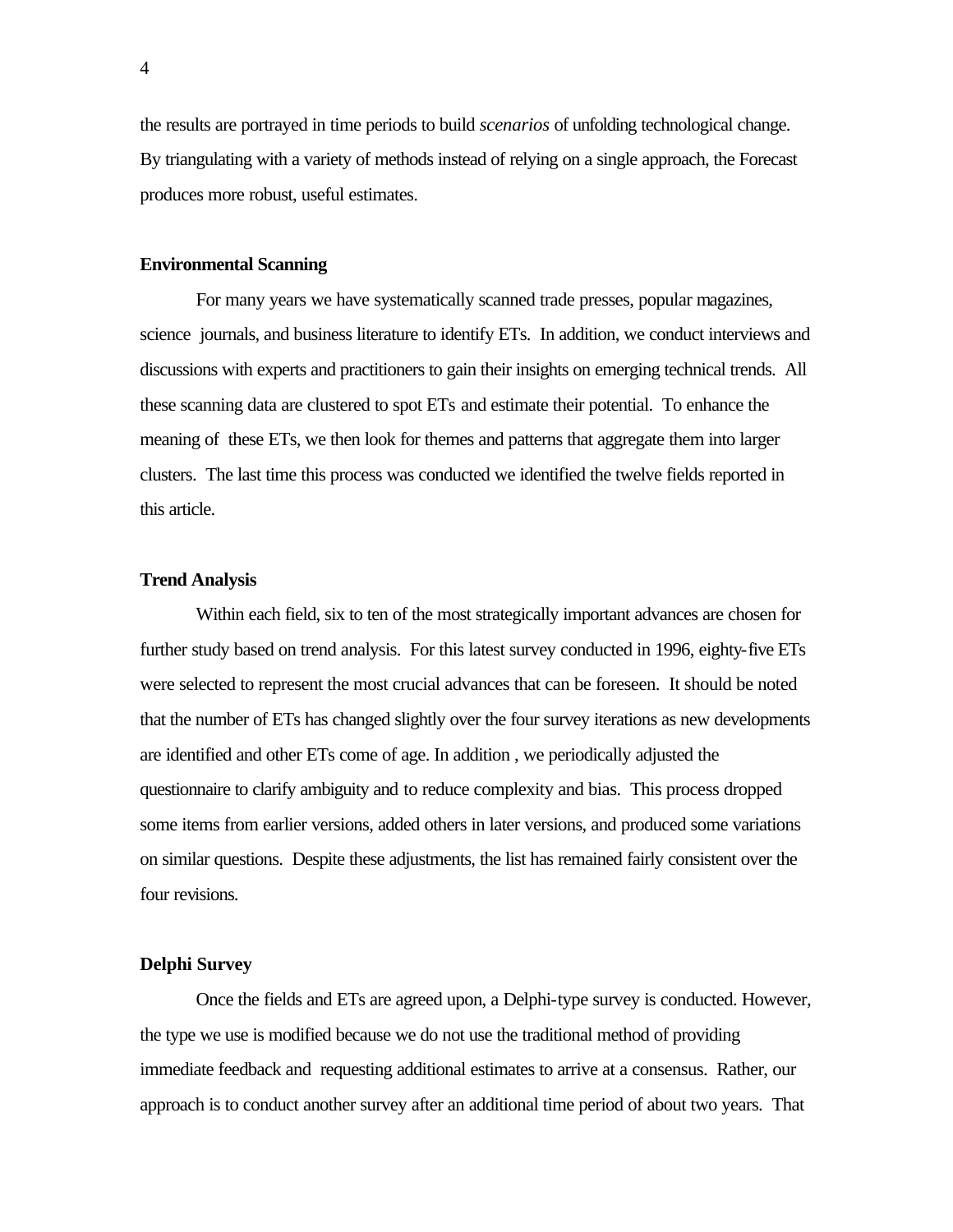is, instead of two or more iterations occurring within a few weeks, we simply conduct one iteration every two years or so. While the traditional approach using multiple rounds does produce a tighter consensus, evaluations of the methodology show that the resulting consensus is not likely to be more accurate.<sup>8</sup> Thus, a one-round Delphi conducted every few years is believed to be equally accurate, far more practical, and it provides longitudinal data that traditional Delphis do not produce.

The survey is administered to a standing panel of approximately fifty authorities accompanied by results from the previous iteration. An introductory paragraph summarizing key data on each field is provided to remind participants of the status of each ET, changes that are occurring , and estimates of future trends. With this background in mind, the panel is asked to respond to four categories of survey questions for each ET: the *year* in which the event describing each ET is expected to occur, the *probability* associated with that estimate, the *market demand* for the ET, and the *leading nation* in which the ET will originate. For example, under Medicine, item 10.3 (Field 10, Question 3) reads: "Parents can routinely choose characteristics of their children through genetic engineering." The aggregate response for this event produces an average at the year 2020, at a 53% probability, a demand of \$21.3 billion, and suggests the U.S. as the leading nation. This means that the panel estimates there is a 53% chance that technical, regulatory, and attitudinal barriers will be overcome so that this event will occur in the year 2020, first in the United States, and that it potentially could generate a market of \$21.3 billion.

Respondents include prominent futurists, forecasters, and technical experts. The panel has remained relatively consistent over the last eight years, with new members added to expand the pool and a few members leaving. Not all panel members respond each year, so there is some variation in both the number of responses and the composition of the panel for any given round. We allow a self-selection process so that participants only respond in fields which they feel a high level of confidence that they have sufficient knowledge to render an opinion.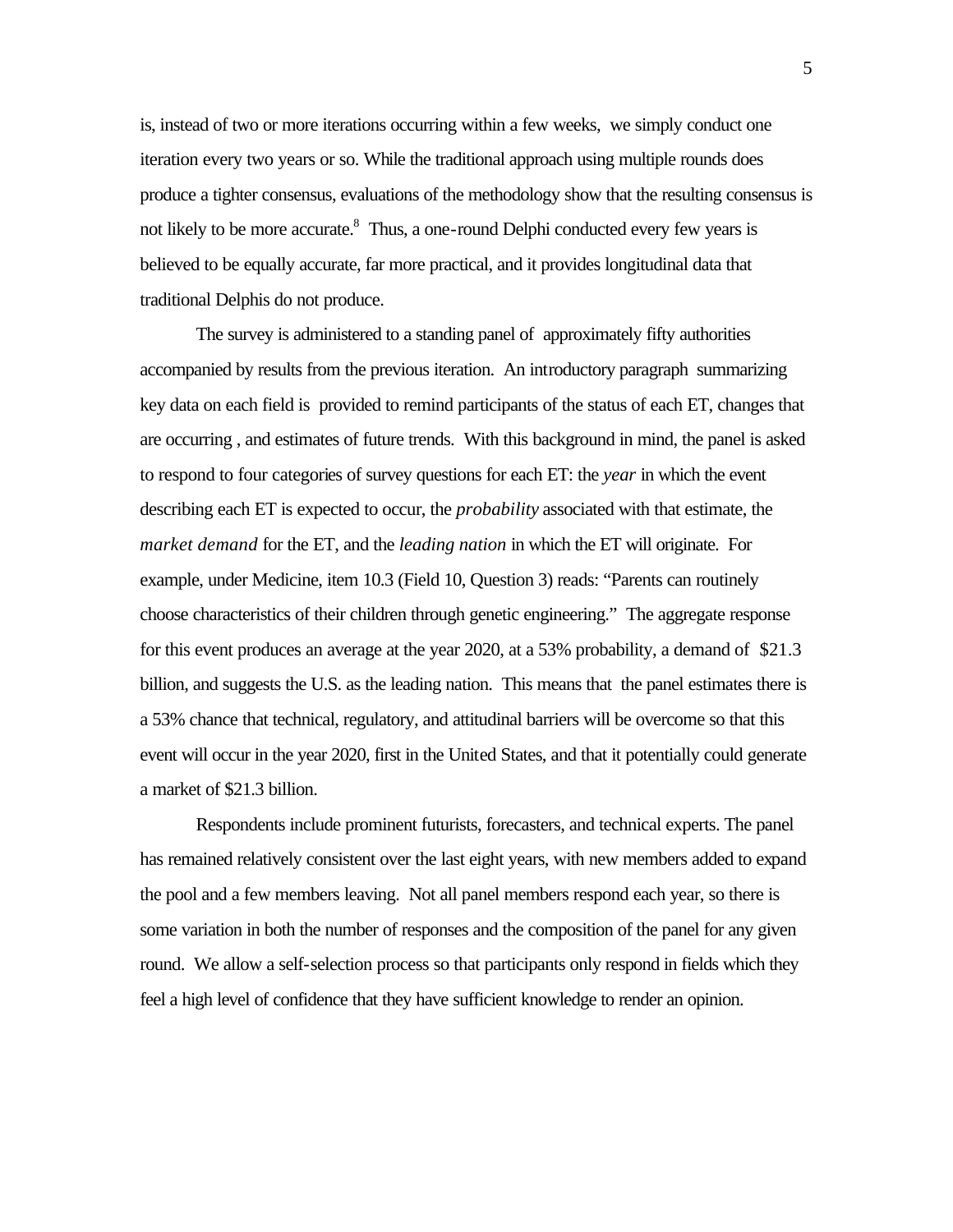The event defining each item is stated as precisely as possible using fuzzy logic. For instance, Table 1 defines the meaning we associate with "significant," "routinely," and so forth by specifying a percentage for each of these terms. This is particularly important for ETs that are developed and accepted over a long time period.

| Table 1 --<br><b>Fuzzy Variables:</b> |                    |  |  |  |  |
|---------------------------------------|--------------------|--|--|--|--|
| "Significant"<br>"Commonly"           | $10% +$<br>$30% +$ |  |  |  |  |
| "Routinely"                           | $30% +$            |  |  |  |  |
| "Majority"                            | $50% +$            |  |  |  |  |
| "Most"                                | $80% +$            |  |  |  |  |

### **Scenario Building**

The resulting data are then cross-sectioned by time periods to guide the construction of scenarios. While many different time periods are feasible, we have found that periods of one decade provide useful distinctions among the data. As the results will show, we have built scenarios for the decades 2001-2010, 2011-2020, and 2021-2030 using this approach. These scenarios consist of ET data arranged in chronological order of their estimated arrival, augmented with written comments.

#### **Validity of the Research Method**

In designing the Delphi survey, we faced trade-offs. For example, some respondents felt the survey was too time-consuming, while others said it was too limited and narrowly focused on mainstream developments. This is an endemic issue for survey developers and reflects the need to weigh ample content against the respondent's attention span. We attempt to strike a workable balance.

A number of participants, including one of the originators of the Delphi method, questioned our treatment of year and probability. One of the techniques of a traditional Delphi is to assign a 50/50 probability rule to the anticipated year of an advance. That is, participants are usually asked to estimate the year when they would feel fifty percent certain that an advance would occur. While this approach may be more precise from technical considerations, more than a few participants felt that it presents a philosophical problem akin to the Schroederger's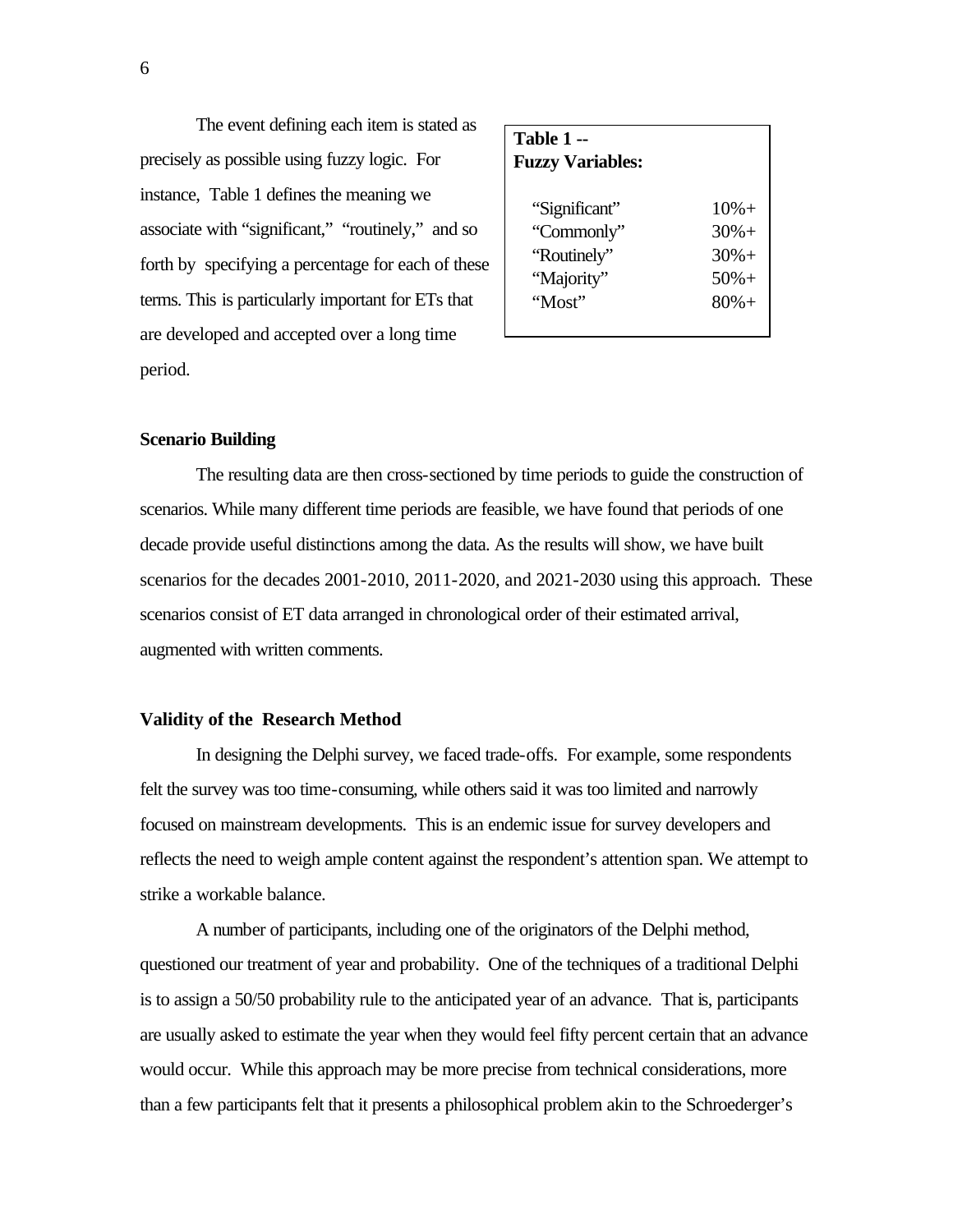Cat dilemma (where at any given moment the cat is either alive or it is dead but never in between). Many respondents pointed out that there are often circumstances in which a given advance would either take place with nearly 100% certainty or it would not take place at all. The belief is that there is no middle ground for some advances because they depend on regulatory changes, complementary breakthroughs, specific circumstances, competing technologies, the effects of standardization, or other binary "go, no-go" situations.

While our approach may not be statistically elegant because the probabilities associated with time forecasts may vary, we feel it is reasonable intuitively. Respondents provide their most likely estimate for time and the probability they attach to this estimate. Thus, our average figures produce the most likely overall time estimate and an estimate of the probability that this forecast is valid.

It should be obvious that the validity of our method hinges on implicit normal assumptions that no "wild cards" would occur in the next few decades, that our panelists were providing objective perspectives rather than trying to "swing" the data toward a pet technology or some other agenda, and so on.

In general, it must be remembered that, unlike hypothesis testing or other statistical measures, a forecast is not meant to provide a high degree of certainty. Rather, it is a rough estimate that only hopes to identify the right "ball park" within a few years. We contend that the methodology behind the GWU Forecast offers a practical approach to targeting the most important ETs within about a three to five year time span. This goal is completely adequate for the purpose of stimulating dialogue about the choices that must be made by planners, decisionmakers, and society as whole in shaping technological developments and their social impact.

# **Results**

The following overview, Figure 1, provides a look at all 85 ETs with abridged definitions. Each ET has a designated item number that refers to the field and event number found in Appendix A. For example, item 11.2 refers to Field 11 (Space), and Item 2 ("A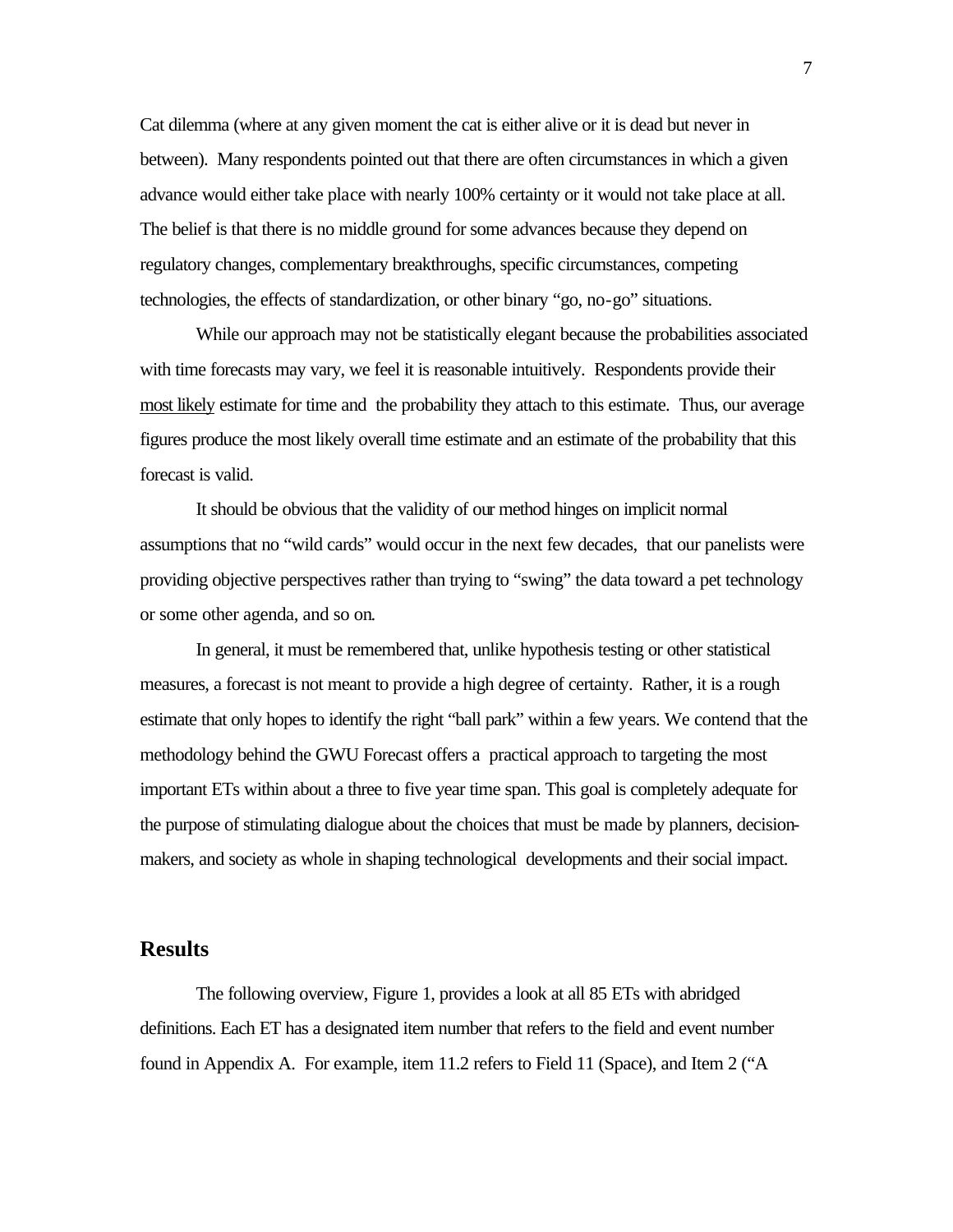manned mission to Mars is completed"). The full text of each event with accompanying data is found in Appendix A.

## [INSERT FIGURE 1, OVERVIEW]

If one scans the patterns formed by the display of ETs in Figure 1, a few broad trends stand out. First, a wave of major technological advances seems likely to arrive during the next three decades. Highly important technological innovations are occurring in all fields and they generally are estimated to arrive between the years 2003 to 2025, with a few more ambitious technologies maturing later in the century. One might argue about the number, significance, and likelihood of various ETs, but it seems clear that almost all fields of endeavor are undergoing a serious transformation that will in turn transform society. It is this three-decade long wave of technological change that we call the Technology Revolution.

The second major conclusion is that the four fields comprising Information Technology appear to lead this wave of innovation by roughly 5 years or so. This is in keeping with our previously stated proposition that IT serves as the principal factor now driving the Technology Revolution. Attention today mainly focuses on the Information Revolution, which in turn drives other fields a few years afterwards.

Finally, Space appears to be the lagging field. Some relatively simple space technologies are likely to arrive fairly soon, particularly the privatization of space efforts, but almost all serious technologies seem destined to wait about 30-60 years for their development and implementation. The reasons seem to involve the fact that space programs can be most readily postponed because the payoffs are uncertain and distant, and serious space exploration beyond the solar system will require technological breakthroughs that transcend our present knowledge of physics.

Detailed results are presented using three ways for organizing the data. The first cut provides complete 1996 data for all ETs using the survey form organized by 12 technical fields. While the implications of each ET could be examined in depth, here we look at only a few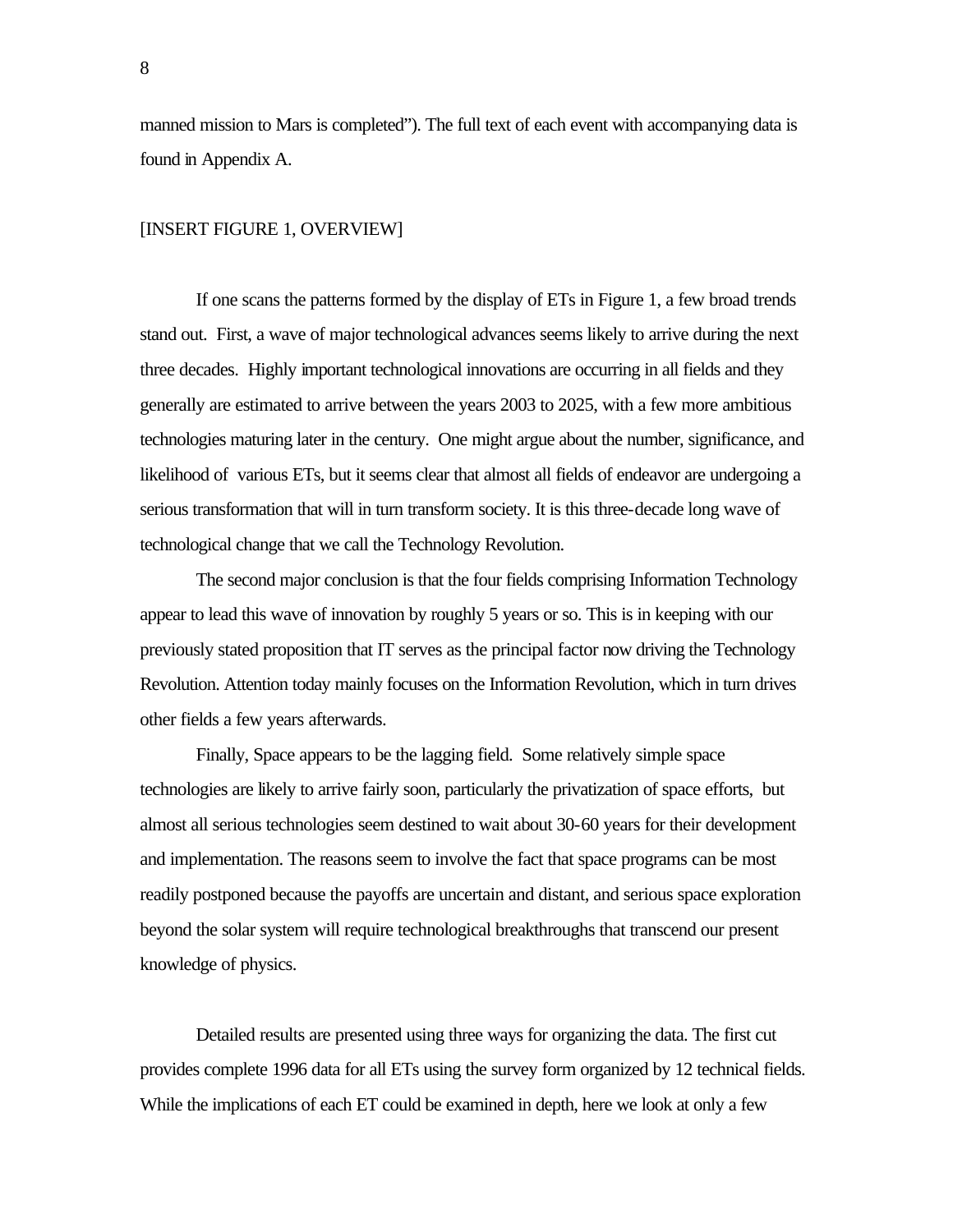notable points. The second cut presents a longitudinal comparison of time forecasts across all survey rounds to estimate variations in the data. Finally, the third cut examines the larger pattern all these ETs form over time by constructing three successive decade-long scenarios that provide an integrated sense of how the Technology Revolution should unfold.

## **Technical Fields**

In the four fields of Information Technology, advances are shown to be more conservative than conventional wisdom currently suggests.

For example, while the Internet continues to expand at phenomenal rates, results from the Information Services field show that we should not expect major changes in IT services very soon. The least conservative estimate -- entertainment on-demand (7.1) -- is not expected until 2003, while the most conservative -- half of all goods in the U.S. are sold through information services (7.5) -- arrives in 2018. Similarly, while search engine technology on the World Wide Web is advancing, we will not see intelligent software agents (5.5) in routine use until 2009. Personal digital assistants (PDAs) will not be adopted by the majority of people until 2008. Personal computers may soon be able to incorporate television, telephone, and interactive video (4.3), but our panel did not see this or a Web-TV (4.4) with telephone capabilities in wide use until 2005 or 2006.

 Software also has a long way to go. Expert systems (5.2), once heralded as the undeniable decision-making software for the 1990s, have a 72% chance of finding routine use by 2010. Computer programs that can learn and adjust their own programming (5.8) will not be commonly available until 2012. Language translation software (5.4) has a similar fate, not achieving widespread practical use until 2012. A standard digital protocol (6.2), that would allow more advanced global networking applications, is not expected until 2006. And while U.S. citizens are heralding the Internet and the World Wide Web, most people will not have access to the information superhighway (6.3) until 2008.

The reason for this pessimism of the IT results is unknown, but we speculate that the distinction made earlier, between technological advance and its acceptance, suggests that most ETs will not become widely diffused into mainstream society until some time after their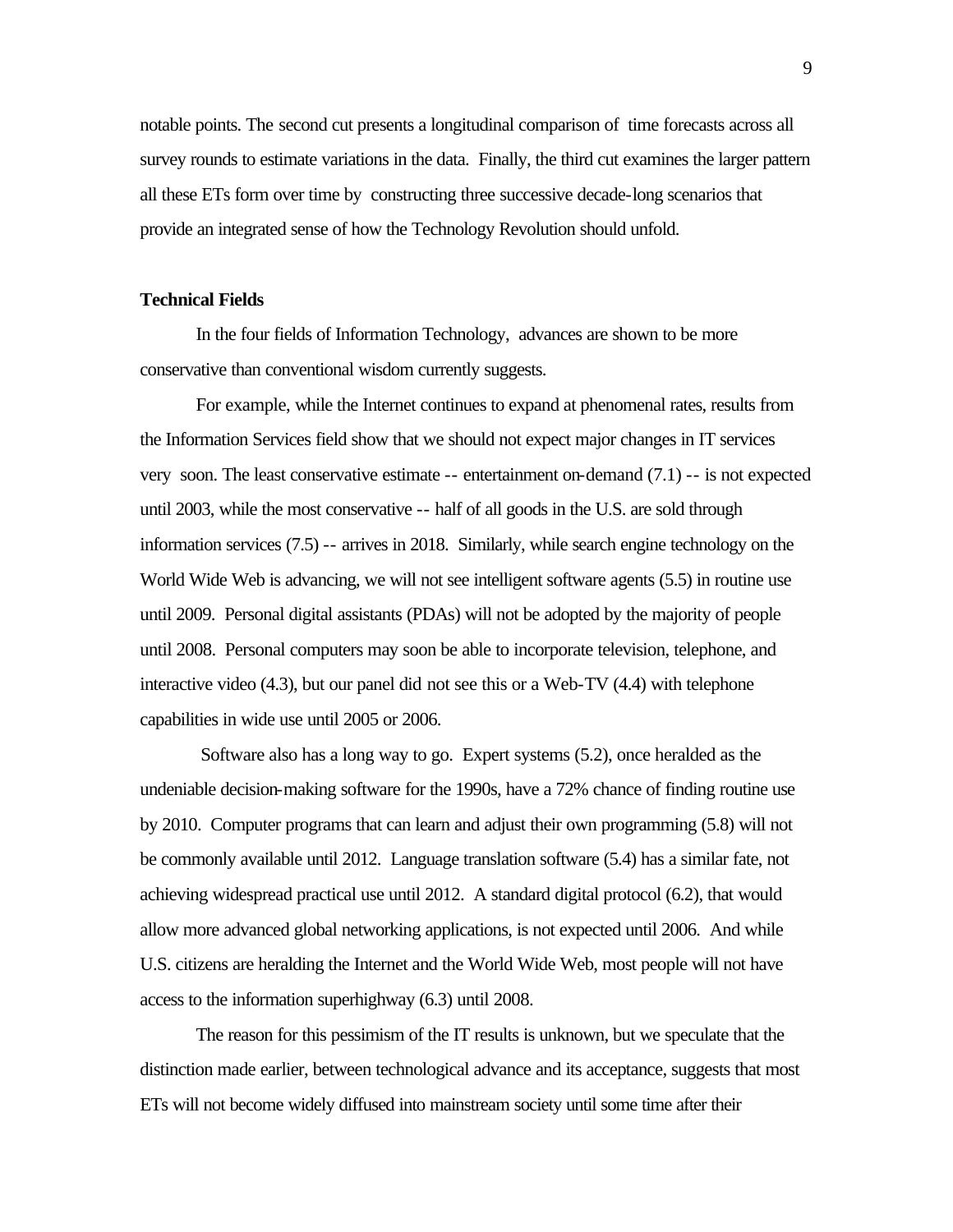introduction. Panelists appear to think that major changes in lifestyle would need to occur before such changes replace present technologies. Furthermore, many of the questions refer to a more sophisticated version of a technology that is widely accepted into the mainstream. While some IT seems already available or just around the corner, such as electronic banking (7.4), today these advances are still in their primitive form or in limited usage.

In other fields, such as medicine, responses were more optimistic. Computerized medical information systems (10.1) including provisions for home and self-care could be commonly used in the general population by 2007. Holistic health practices (10.2) are becoming more accepted and will be well integrated in medicine by 2009. Gene therapy (10.4) will help eradicate inherited diseased by 2013. Organ replacement strategies will become routine, by growing genetically similar or cloned organs (10.5) or making synthetic organs (10.6), in the years 2018 and 2019, respectively.

In manufacturing, we are likely to see the mass customization of many products (8.3) around 2011. Automation (8.2) and Computer Integrated Manufacturing (8.1) should proceed such that the proportion of factory jobs will decline from its current percentage of about a third of the work force to less than ten percent by 2015. Material composites will replace traditional metals (9.4) in product designs by 2016. The helpful robot servants of the future (8.4) may or may not ever become a reality, with only a 64% likelihood of their arrival in 2016. Promising advances for the lie with the development of nanotechnology and microscopic machines (8.5) and their initial development in 2016. That could lead the development of self-assembling (9.6) and intelligent (9.7) materials around 2026 or 2027. Panelists think that the favorite technology of Tom Peters, "buckyballs" (9.5), will become instrumental in developing new materials by 2011. Advances in high-temperature superconductivity (2015) may finally see practical application in commercial applications by 2015.

By 2008, genetic engineering (3.1) and its accompanying regulatory regime should have changed to allow the routine production new strains of plants and animals. A number of years later, in 2015, the majority of farmers will have adopted organic or alternative farming methods (3.3) and the use of chemical fertilizers and pesticides will have declined by 2012 to at least one-half of current usage (3.2). New techniques, such as precision farming (3.6) and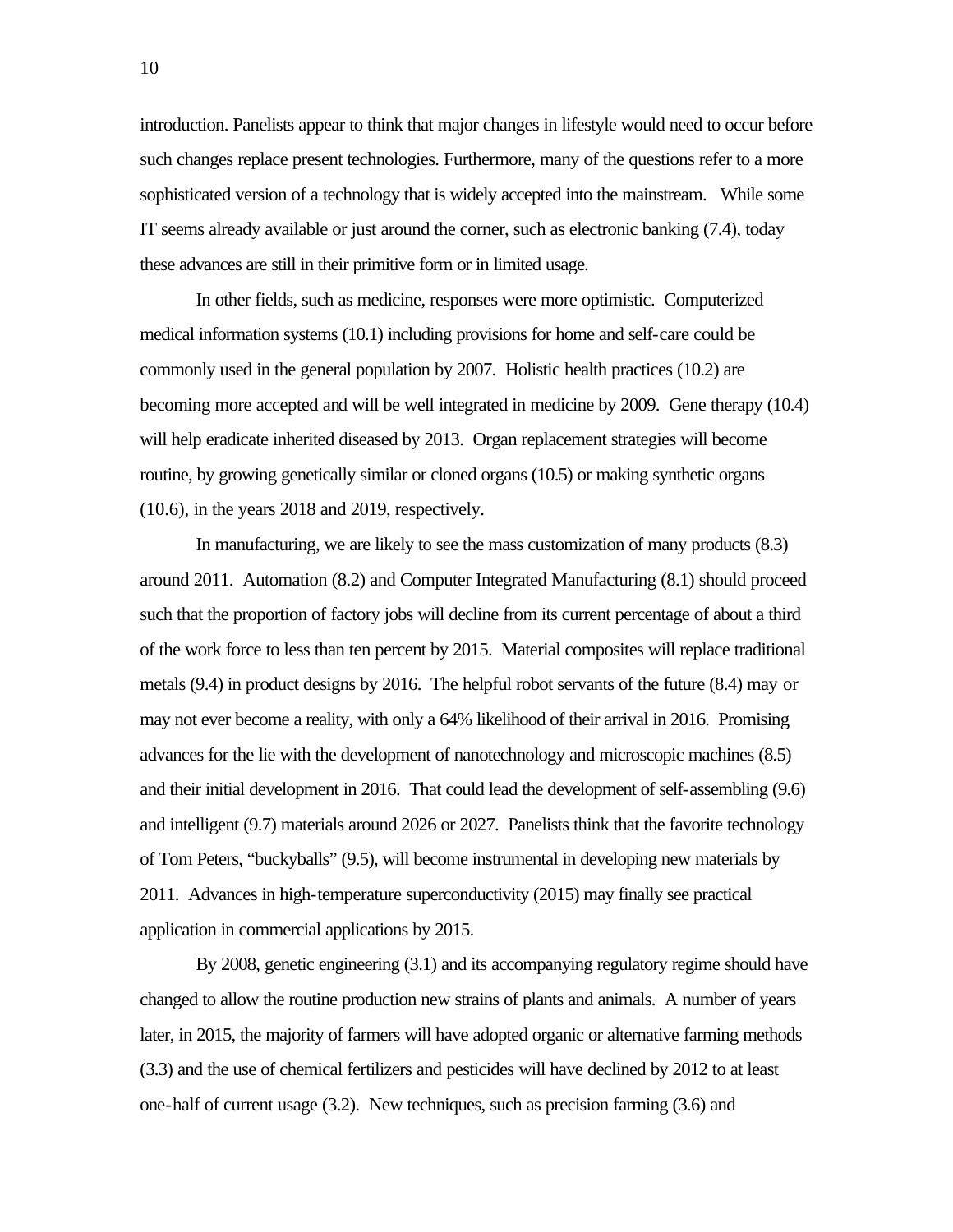hydroponics (3.8) will be commonly used by 2015. More advanced technologies, such as automation of farming (3.5) and urban greenhouses or other intensive production systems (3.7) will not come about until 2020. One advance that panelists agreed was unlikely to occur was the consumption of artificial meats, vegetables, bread, and other foodstuffs (3.9). They gave this only a 39% likelihood of becoming common fare by 2022.

The fields of energy and the environment are inherently difficult to separate, but there seems to be some convergence in environmental awareness and alternative energy use. For example, by 2010 or so we should expect manufacturers to adopt "green" methods (2.3), and a significant portion of energy usage will be derived from renewable sources and biomass (1.1 and 1.4). In these years consumers will recycle about half their household waste (2.2). Around 2016, additional improvements in fossil fuel efficiency (2.5) will reduce greenhouse gas emissions by one-half. At the same time, the majority of manufacturers may operate within industrial ecology parks (2.6) and use recycled materials for their products (2.4). Though the impact on society would be great, the likelihood of advanced energy systems such as hydrogen (1.7) and fusion (1.6) coming on-line in the 2020s is low.

The technologies that may have the most direct impact on the daily lives of individuals are in the field of transportation. Before people commonly drive advanced electric cars (12.3 and 12.4) in the 2010s, hybrid vehicles (12.2) combining the advantages of electric and internal combustion systems will be seen on the road by 2006. By 2017, high-speed rail systems (12.1) will connect major cities of the developed world, led by Japan. Around this time, we will see Automated Highway Systems (12.6) and Intelligent Transportation Systems (12.7) commonly used to reduce traffic congestion for commuters, take control of route planning and even do most of the driving. By the mid-2020s, short and long distance travel may be transformed. For short urban distances, personal rapid transit systems (12.8) may be installed, though this is given a low probability by the panel. They also gave a low probability to hypersonic aircraft (12.5) accommodating half of transoceanic passengers. These changes in transportation, coupled with changes in building codes, information technology and telecommuting, may lead to clustered, self-contained communities around 2023.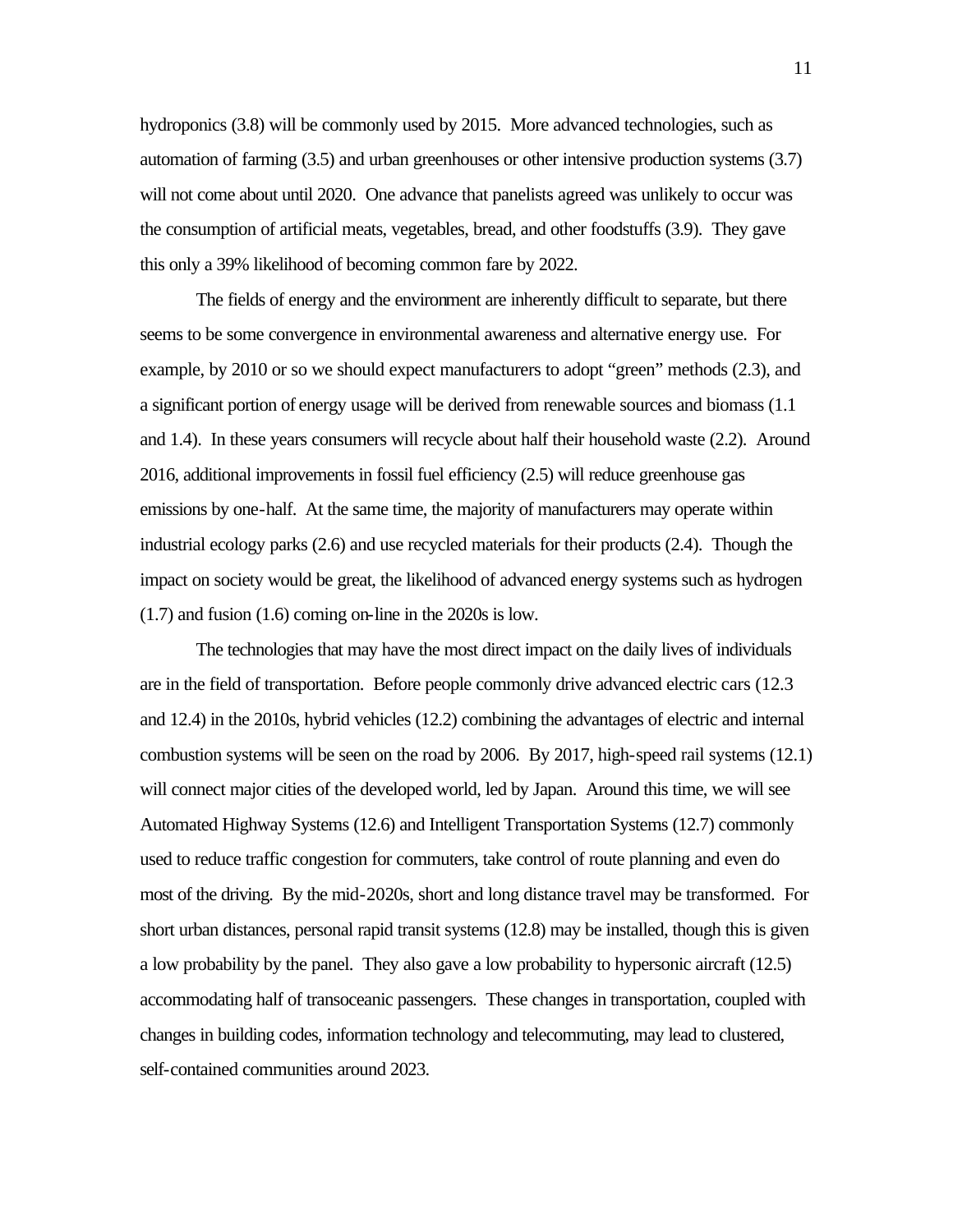Space remains the most intriguing frontier to many people who envision the future. Advances here are also the most difficult to forecast since they require massive project planning, coordination with the government and the military, and, increasingly, international collaboration. Assuming a reduction of red tape, private corporations could perform the majority of space launches (11.1) by 2013. They will do this in part because the formation of new chemicals and compounds which are not feasible or possible on Earth can be developed in space (11.5). Many years later, the prospect of prospecting on Mars will begin with the completion of a manned mission (11.2) in 2029, only a year after a permanent moon base is established (11.3). Many years after that, in 2042, a spaceship or probe will be launched to explore a neighboring star system (11.4). We may even learn to approximate the speed of light by 2062 (11.6). This assumes that we do not contact intelligent life (11.7), which would be a major wild card with ramifications for all fields. The panel estimated that extraterrestrial contact would occur -- if at all -- around the middle of the 21st Century. The assumptions that are built into this forecast would be interesting to hear.

## *Longitudinal Comparisons*

The longitudinal data provides a perspective usually unavailable from traditional forecasting methods. This year, we are able to compare four sets of data ranged over the last eight years.

We expect that the farther distant an event, the greater the range. This seems to be generally the case, but the exceptions are surprising. To illustrate, the commercial use of fission power to provide half of the energy supply (1.5) has an anticipated year of 2018, with a range of four, that is, give or take two years, while the commercialization of fusion power (1.6) is expected in 2022 with a range of twenty years, or plus or minus ten years. Notice, however, that the estimates that arrive at both of these events are separated by only four years. Similarly, there seems to be remarkable consensus for many of the items in the field of Space, while Transportation tends to show wide variation. Some sources of variation in the range data may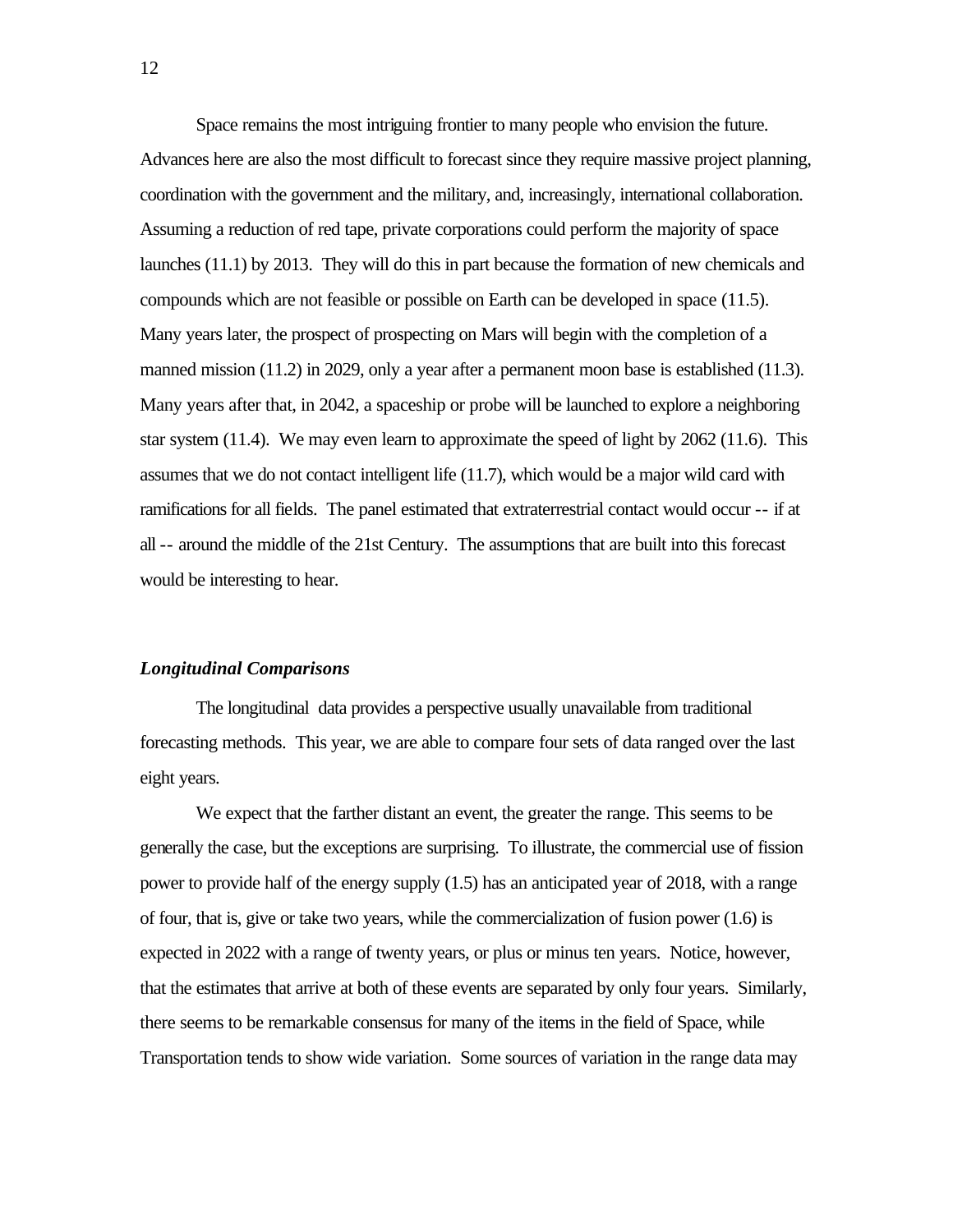be explained by the revisions in the survey questions, the variations in the respondents, and the social and economic conditions of the times.

In looking over the range data, one may notice that some data are missing. Certain ETs were dropped, such as CD-ROM becoming the dominant form of storing information (anticipated in 1993 for 1999), because we estimated that this event has now occurred.

In other cases, ETs may lose interest or importance. Parallel processing (5.7), for example, may no longer hold as the model for supercomputing it once held because developments in distributed computing may be more feasible. Other earlier forecasts have been consolidated or split into separate targets. In 1990, we included an item for sentient computers, or artificial intelligence, in 2016, which many now think is impossible. Today, this idea is approached through more pragmatic ETs, such as computer sensory recognition (5.3), machine learning (5.8), and intelligent agents (5.5), anticipated by 2005, 2008 and 2009 respectively.

The longitudinal data show a strong consistency in the fields of Environment, Farming and Food, Space, and most of Information Technology. For example, for three rounds respondents said that private corporations will perform the majority of space launches as private ventures (11.1) in the year 2013. In contrast, there was wide disagreement regarding the likelihood that telecommuting will ever catch on, with estimates ranging from 2006 to 2023. The largest range was in the routine use of hypersonic aircraft for travel (12.5), once predicted to be routine as early as 1998, once as late as 2044.

Many individual ETs have remained consistent on the questionnaire over the four round. For instance, the ET for optical computers  $(4.5)$  remains and is now anticipated for 2007. Aquaculture (3.4), once looked at with high hopes of becoming a booming market by 2006 as predicted in 1990, was pushed back as far as 2020, though now is expected in 2014. Gene therapy (10.4) still holds a strong appeal for the cure or prevention of inherited diseases. People still expect to have personal robots (8.4) to handle routine aspects of life and work.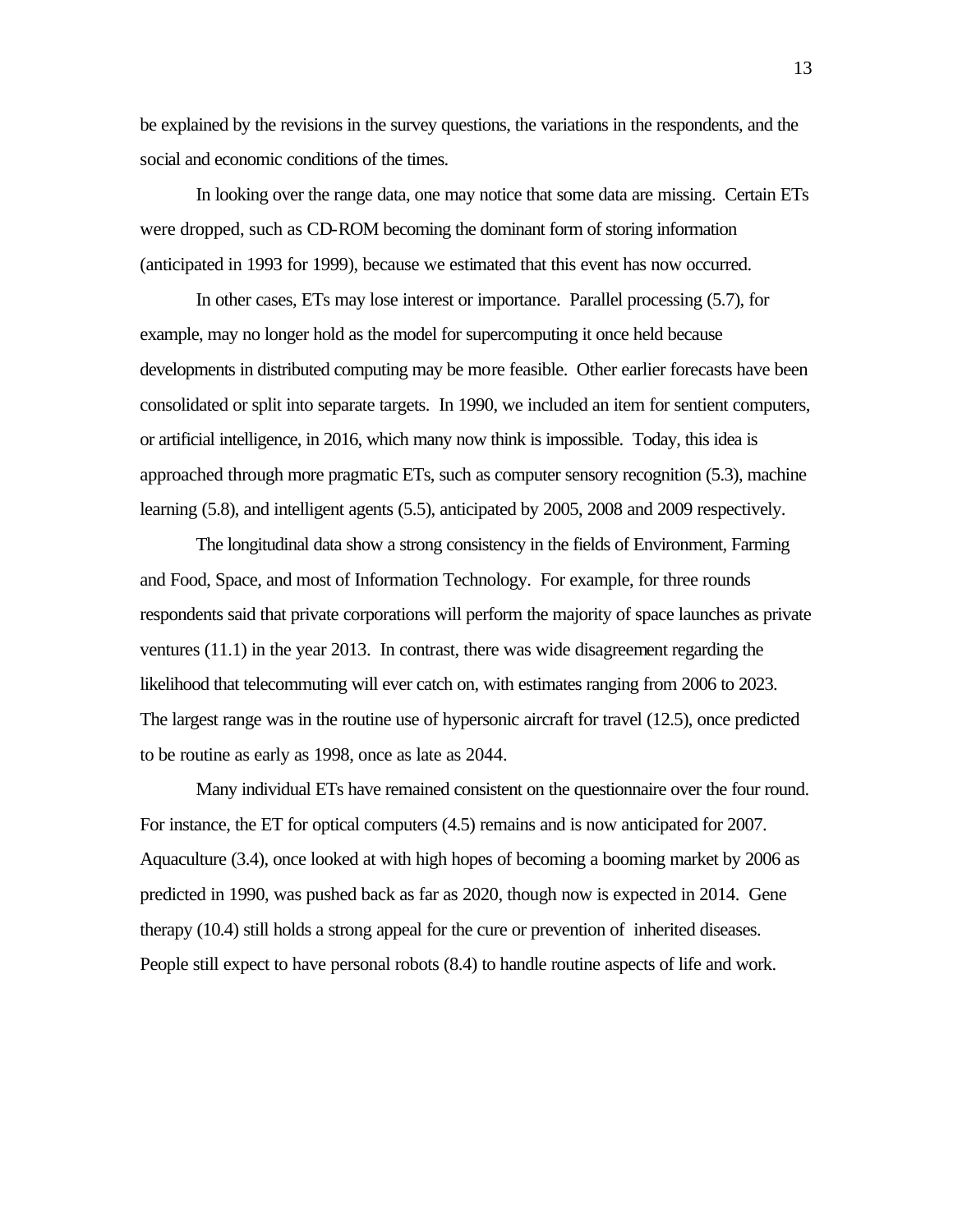## *Scenarios of Technological Evolution*

The most intriguing social, technological, and economic developments arise when the paths of emerging technologies intersect. Since none of the advances included in the 1996 survey were anticipated to occur before the end of the 1990s, this leads to a convenient partitioning of the data. Thus, we present the future here as a series of time intervals organized by forecast year and condensed into three time span horizons, or scenarios, portraying the First, Second, and Third Decades of the 21st Century. Of the eighty-five events in the survey, twenty-seven occur in the years 2001 to 2010, forty-six occur between 2011 and 2020, and twelve occur from 2021 and beyond.

In the tables below, "ref.#" reflects the convention used throughout this study referring to field and item. Year, probability, and demand represent the means of those categories for all respondents. Standard deviation (s.d.) indicates the variation of responses about the associated year.

| $ref.$ # | Event                                | Year | s.d. | Prob. | <b>Demand</b> |
|----------|--------------------------------------|------|------|-------|---------------|
| 7.1      | <b>Entertainment On-Demand</b>       | 2003 | 4.6  | .84   | 90.0          |
| 7.2      | Videoconferencing                    | 2004 | 4.3  | .83   | 44.5          |
| 4.3      | PC Convergence                       | 2005 | 6.4  | .84   | 111.4         |
| 4.4      | <b>Entertainment Centers</b>         | 2006 | 7.4  | .83   | 108.6         |
| 7.7      | Distance Learning                    |      | 5.2  | .78   | 41.5          |
| 2.1      | CFCs are Replaced                    |      | 5.7  | .77   | 52.2          |
| 4.6      | <b>Advanced Data Storage</b>         |      | 8.5  | .75   | 43.6          |
| 6.2      | <b>Standard Digital Protocol</b>     |      | 5.2  | .70   | 70.0          |
| 12.2     | <b>Hybrid Vehicles Common</b>        |      | 5.4  | .69   | 87.0          |
| 6.1      | <b>PCS Gains Markets</b>             |      | 4.1  | .56   | 42.1          |
| 10.1     | <b>Computerized Self-Care</b>        | 2007 | 3.3  | .82   | 87.0          |
| 6.4      | Groupware Systems                    |      | 4.6  | .75   | 33.3          |
| 5.3      | <b>Computer Sensory Recognition</b>  |      | 6.2  | .73   | 34.3          |
| 5.1      | <b>Modular Software</b>              |      | 5.7  | .72   | 47.1          |
| 4.2      | <b>Parallel Processing Computing</b> | 2008 | 10.2 | .80   | 63.6          |
| 6.3      | <b>Information Superhighway</b>      |      | 5.5  | .78   | 74.3          |

#### **Decade 1: 2001 to 2010**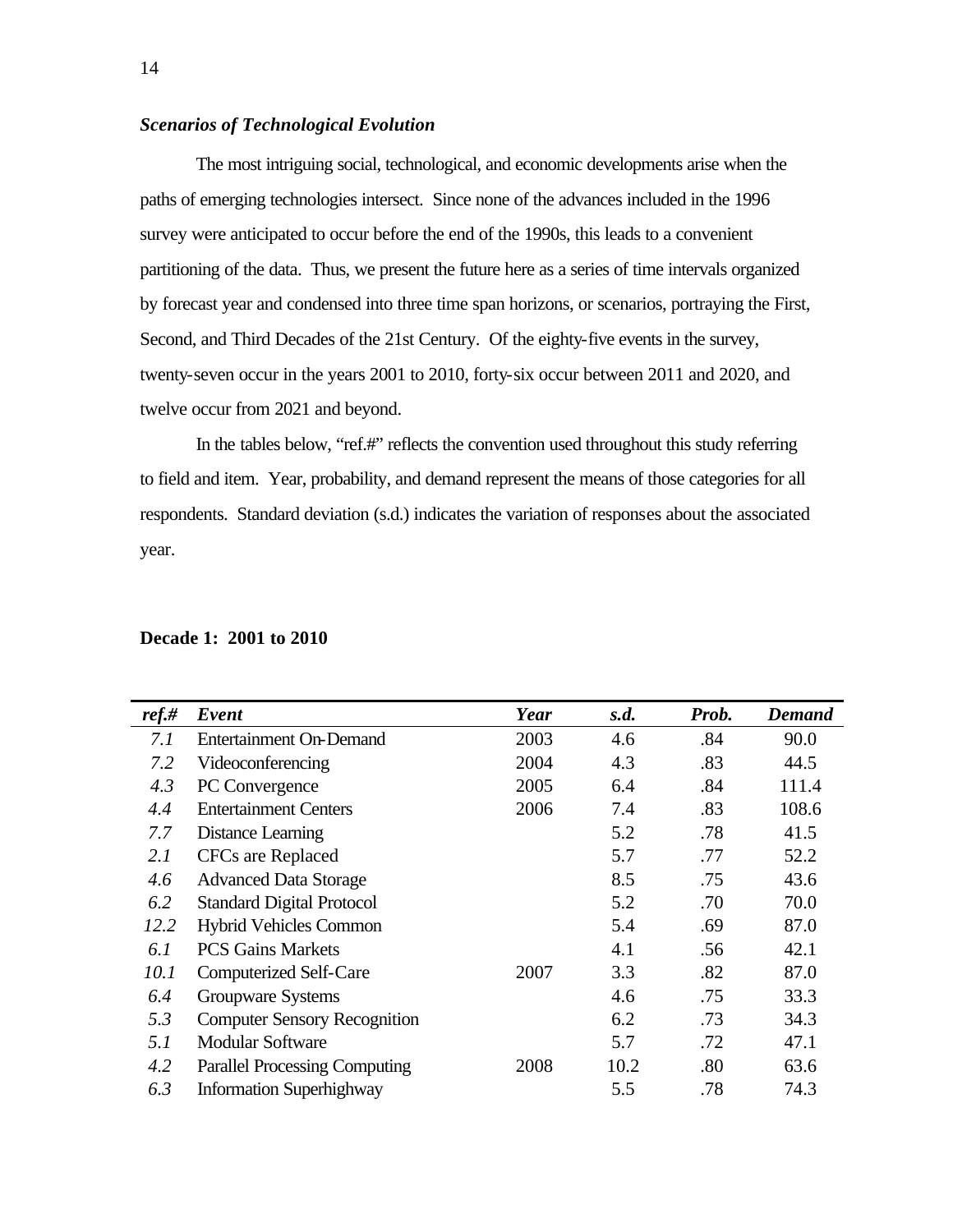| 3.1  | <b>Genetically Produced Food</b>        |      | 5.1  | .75 | 66.8  |
|------|-----------------------------------------|------|------|-----|-------|
| 4.1  | <b>Personal Digital Assistants</b>      |      | 6.3  | .75 | 53.8  |
| 2.2  | 1/2 Household Waste Recycled            |      | 5.9  | .74 | 53.2  |
| 5.5  | <b>Intelligent Agents</b>               | 2009 | 9.5  | .79 | 28.5  |
| 5.6  | <b>Ubiquitous Computing Environment</b> |      | 7.2  | .75 | 32.5  |
| 6.5  | <b>Broadband Networks</b>               |      | 5.6  | .70 | 103.3 |
| 7.4  | Electronic Banking/Cash                 |      | 7.1  | .70 | 69.0  |
| 10.2 | <b>Holistic Health Care</b>             |      | 4.2  | .61 | 55.0  |
| 1.1  | <b>Alternative Energy Sources</b>       | 2010 | 10.7 | .77 | 45.6  |
| 2.3  | "Green" Environmental Methods           |      | 10.0 | .73 | 90.0  |
| 5.2  | <b>Expert Systems</b>                   |      | 7.9  | .72 | 59.3  |

As the information revolution proceeds into the  $21<sup>st</sup>$  Century, major advances in information technology will occur. As the IT fields mature, the effects will begin to permeate all fields and industries.

Multimedia interconnectivity will be the theme for the first decade, allowing people to interact seemlessly across information mediums and geographic borders. Virtual reality and large flat panel displays will take the place of the computer monitor, allowing simultaneous viewing of several applications at once, virtual meetings, and group collaboration. On-line communities will have grown from text-based chat-rooms to three-dimensional, real-time realities. Education, entertainment and virtual tourism will enter a new era, and the consumer will have nearly unlimited choices. Electronic commerce and banking will be the currency of choice in developed countries as the cashless society is realized.

Sophisticated software will aid consumers and professionals by providing intelligent agents to filter news and mail. Expert systems may finally see routine use as surrogate doctors, lawyers, and other professionals. These systems will be remotely accessed, not bought as stand-alone software, and updated continuously. Software will run on microprocessors imbedded in household products, walls and automobiles. Modular programming and a common language for computer communication will lead to ubiquitous computer-enhanced environments.

While the amazing advances in information technology will steal many headlines, medical breakthroughs will compete for the news. Genetic science discoveries and access to vast banks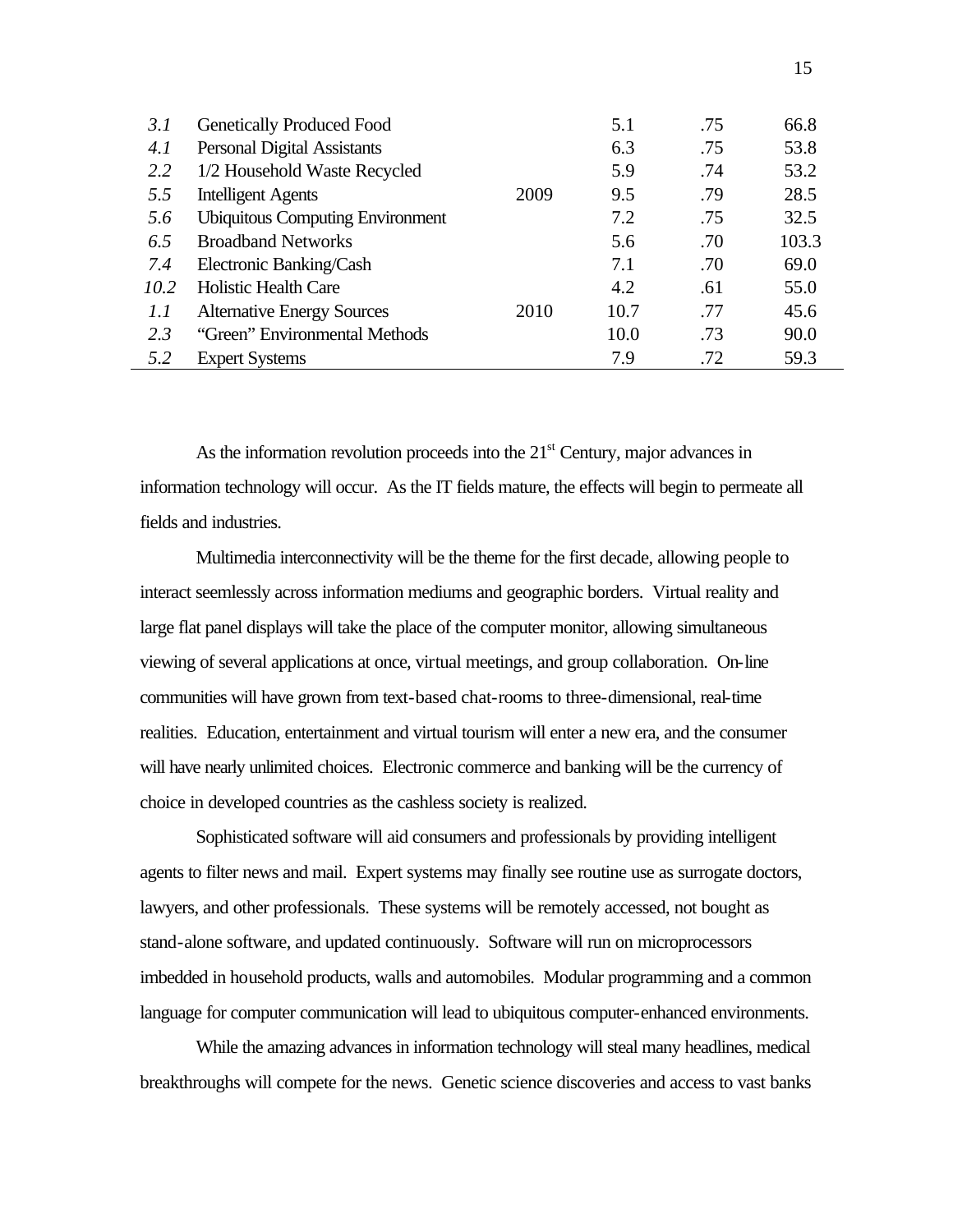of human genetic information will allow medical researchers to seriously tackle gene therapy. At the same time, the medical community will have accepted the validity of holistic health care. Even today, according to David Eisenberg, M.D., of the Harvard Medical School, Americans make approximately 425 million visits annually to alternative medical practitioners, compared to the more than 388 million visits made to regular physicians. New strains of plants and animals will allow for designer foods and new farming processes. Farmers will have begun to widely adopt organic and "green" farming methods, partly due to genetic manipulation of plants that make them resistant to pests and spoilage. Pollution control and highly effective recycling efforts will become normal in developed countries, which may allow developing countries such as China to leapfrog "dirty" industrialization in favor of "clean" and sustainable development.

### **Decade 2: 2011-2020**

| ref.# | Event                                | Year | s.d. | Prob. | <b>Demand</b> |
|-------|--------------------------------------|------|------|-------|---------------|
| 8.3   | <b>Mass Customization</b>            | 2011 | 6.1  | .73   | 330.0         |
| 12.3  | Electric Cars are Common             |      | 9.2  | .70   | 102.0         |
| 1.4   | <b>Organic Energy Sources</b>        |      | 7.8  | .60   | 43.0          |
| 9.5   | <b>Buckyballs and Buckytubes</b>     |      | 2.0  | .59   | 20.0          |
| 8.1   | <b>CIM Used in Most Factories</b>    | 2012 | 6.1  | .73   | 124.0         |
| 5.8   | Machine Learning                     |      | 9.0  | .67   | 31.0          |
| 5.4   | <b>Computer Language Translation</b> |      | 6.2  | .65   | 40.9          |
| 3.2   | Farm Chemicals Drop 1/2              |      | 6.6  | .60   | 27.5          |
| 10.4  | Gene Therapy                         | 2013 | 5.1  | .63   | 63.3          |
| 7.3   | <b>On-Line Publishing</b>            |      | 7.1  | .60   | 65.8          |
| 10.8  | Major Diseases Cured                 |      | 9.8  | .58   | 116.0         |
| 9.2   | 1/2 of Autos Recyclable              |      | 5.3  | .58   | 51.0          |
| 4.5   | <b>Optical Computers</b>             | 2014 | 10.5 | .64   | 67.1          |
| 9.1   | <b>Ceramic Engines</b>               |      | 9.0  | .58   | 49.0          |
| 3.4   | Aquaculture                          |      | 6.7  | .56   | 52.4          |
| 10.7  | <b>Computerized Vision Implants</b>  |      | 4.4  | .56   | 31.7          |
| 3.6   | Precision Farming                    | 2015 | 10.9 | .69   | 71.4          |
| 8.2   | Factory Jobs Drop to 10%             |      | 6.6  | .67   | 150.0         |
| 5.7   | <b>Neural Networks</b>               |      | 9.9  | .61   | 28.5          |
| 3.3   | Alternative/Organic Farming          |      | 9.8  | .57   | 76.0          |
| 9.3   | <b>Superconducting Materials</b>     |      | 5.8  | .56   | 43.0          |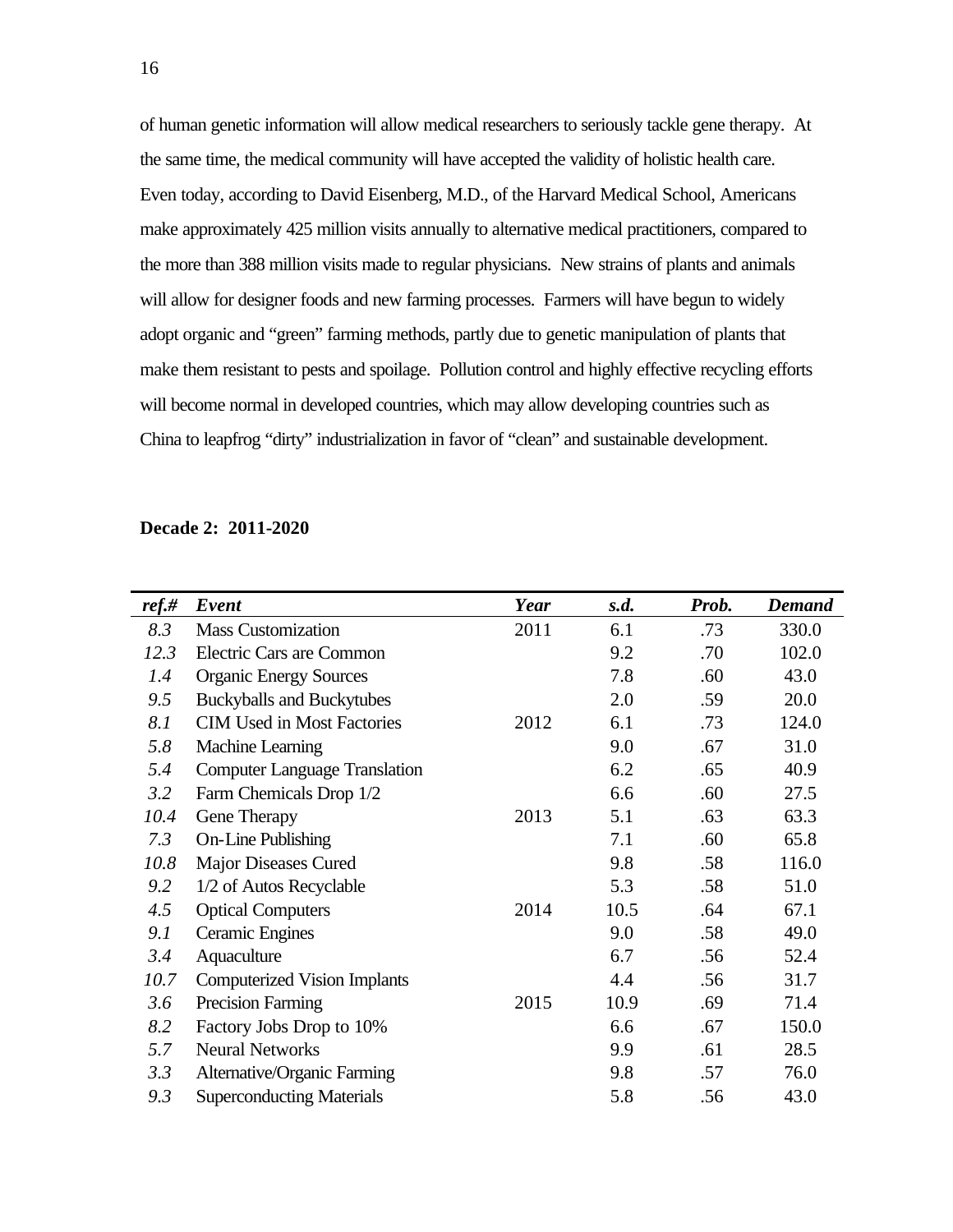| 2.6  | <b>Industrial Ecology</b>                 |      | 9.4  | .55 | 48.0  |
|------|-------------------------------------------|------|------|-----|-------|
| 3.8  | Hydroponic Produce                        |      | 8.7  | .53 | 40.0  |
| 8.5  | Nanotechnology                            | 2016 | 10.2 | .66 | 31.3  |
| 2.4  | <b>Recycled Goods</b>                     |      | 11.8 | .66 | 126.0 |
| 8.4  | Sophisticated Robots                      |      | 9.4  | .64 | 130.0 |
| 1.2  | <b>Energy Efficiency</b>                  |      | 10.0 | .61 | 49.2  |
| 2.5  | <b>Fosssil Fuels Cut Greenhouse Gas</b>   |      | 9.5  | .59 | 46.0  |
| 12.4 | <b>Fuel Cell Electric Cars</b>            |      | 13.7 | .58 | 116.0 |
| 12.7 | <b>Intelligent Transportation Systems</b> |      | 6.4  | .58 | 90.0  |
| 9.4  | <b>Material Composites</b>                |      | 5.8  | .53 | 100.0 |
| 12.1 | High-Speed Maglev                         | 2017 | 9.5  | .58 | 120.0 |
| 4.7  | <b>Biochips</b>                           |      | 10.7 | .54 | 57.8  |
| 1.3  | <b>Fuel Cells</b>                         |      | 11.1 | .53 | 61.2  |
| 11.5 | New Materials from Space                  | 2018 | 5.0  | .57 | 21.5  |
| 7.5  | 1/2 of Goods Sold Electronically          |      | 13.0 | .55 | 208.3 |
| 12.6 | <b>Automated Highway Systems</b>          |      | 5.0  | .55 | 70.0  |
| 10.5 | Cloning/Organ Replacement                 |      | 9.8  | .53 | 62.7  |
| 11.1 | <b>Private Space Ventures</b>             | 2019 | 6.1  | .62 | 60.0  |
| 10.6 | <b>Synthetic Body Parts</b>               |      | 10.9 | .58 | 68.3  |
| 7.6  | Telecommuting                             |      | 7.5  | .56 | 468.0 |
| 3.5  | Farm Automation                           | 2020 | 9.7  | .60 | 82.4  |
| 3.7  | <b>Urban Greenhouses</b>                  |      | 11.4 | .53 | 55.0  |
| 10.3 | Genetic Engineering                       |      | 9.9  | .53 | 21.3  |
| 1.7  | <b>Hydrogen Energy</b>                    |      | 12.2 | .50 | 102.0 |
| 1.5  | <b>Fission Power</b>                      |      | 20.1 | .46 | 26.3  |

The early 2010s will witness the most striking technological advances in terms of number and scope that our civilization has seen. Information technology will be taken for granted and IT-enabled activities involving working, learning, shopping, publishing, and leisure will become a way of life, much the way automobiles became a way of life a few decades after their introduction. Computers themselves will begin to emulate the human brain in sensory recognition and thought processing. Neural networks, biochips, and artificial intelligence may finally reach fruition as computing speeds and parallel architectures are applied and exploited.

The interconnections of technology during this decade will transform developed societies in ways similar to the agrarian and industrial revolutions. This will be the decade of information technology diffusion. Specific information will be immediately available to people and computers on demand. Academic research will be performed anywhere, at any library,

17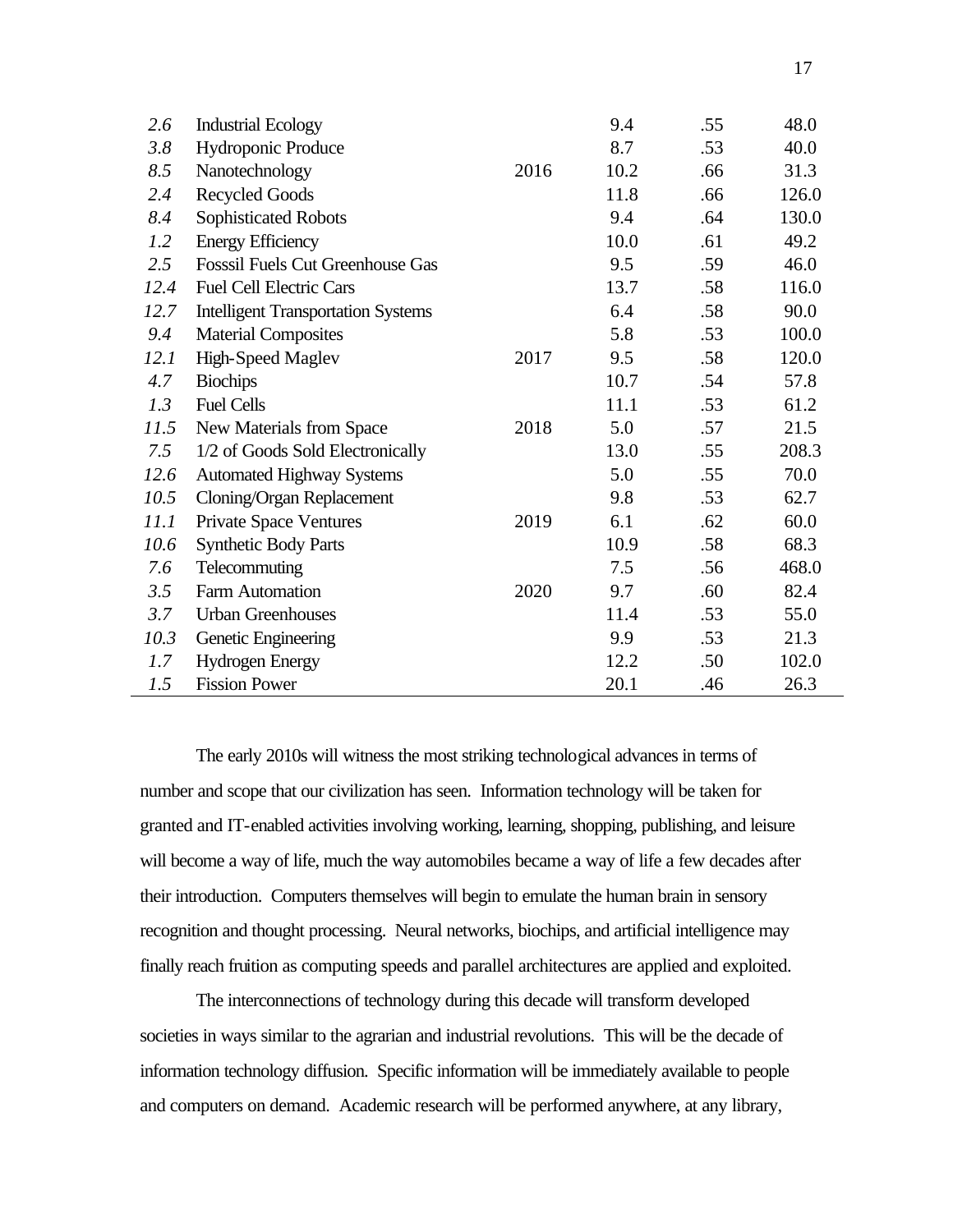with any colleagues. Travelers can know where they or their baggage are at any given moment through satellite global positioning networks. Much of travel and tourism itself will become virtual, and thus environmentally benign. Computers will know personal details of consumers and production capabilities and be able to customize almost any product to individual needs. Automation in manufacturing will increase to the point where such jobs will fall to less than 10% of the workforce, as they did a century before with farm labor. Information technology innovations will allow parents to check on their kids, farmers to check on their crops, states to check on their criminals, and meteorologists to check on the weather. Our ability to manipulate matter will change, as nanotechnology becomes the new enabling technology for the remainder of the century.

| $ref.$ # | Event                           | Year | s.d. | Prob. | <b>Demand</b> |
|----------|---------------------------------|------|------|-------|---------------|
| 3.9      | <b>Artificial Foods</b>         | 2022 | 9.1  | .39   | 74.8          |
| 12.9     | <b>Clustered Communities</b>    | 2023 | 12.4 | .53   | 85.0          |
| 12.8     | Personal Rapid Transit          | 2024 | 10.8 | .43   | 62.5          |
| 12.5     | Hypersonic Air Travel           | 2025 | 12.6 | .48   | 91.0          |
| 9.7      | <b>Intelligent Materials</b>    | 2026 | 11.4 | .57   | 66.0          |
| 1.6      | <b>Fusion Power</b>             |      | 8.7  | .50   | 113.3         |
| 9.6      | Self-Assembling Materials       | 2027 | 12.5 | .56   | 82.0          |
| 11.3     | Permanent Moon Base             | 2028 | 11.5 | .55   | 32.5          |
| 11.2     | <b>Manned Mars Mission</b>      | 2037 | 15.4 | .59   | 30.0          |
| 11.4     | <b>Stellar Exploration</b>      | 2042 | 21.9 | .51   | 47.5          |
| 11.7     | <b>Extraterrestrial Contact</b> | 2049 | 22.5 | .33   | 45.3          |
| 11.6     | Near-Light Speed Achieved       | 2062 | 28.2 | .43   | 75.5          |

#### **Decade 3: 2021 and beyond**

The third decade of the 21st Century will see expansion into new frontiers. These frontiers will be in space, biology, and global ethics. The genetic revolution will have moved beyond curing diseases of the mind and body and will have turned to the last taboo of modern society, the improvement of the human genetic code.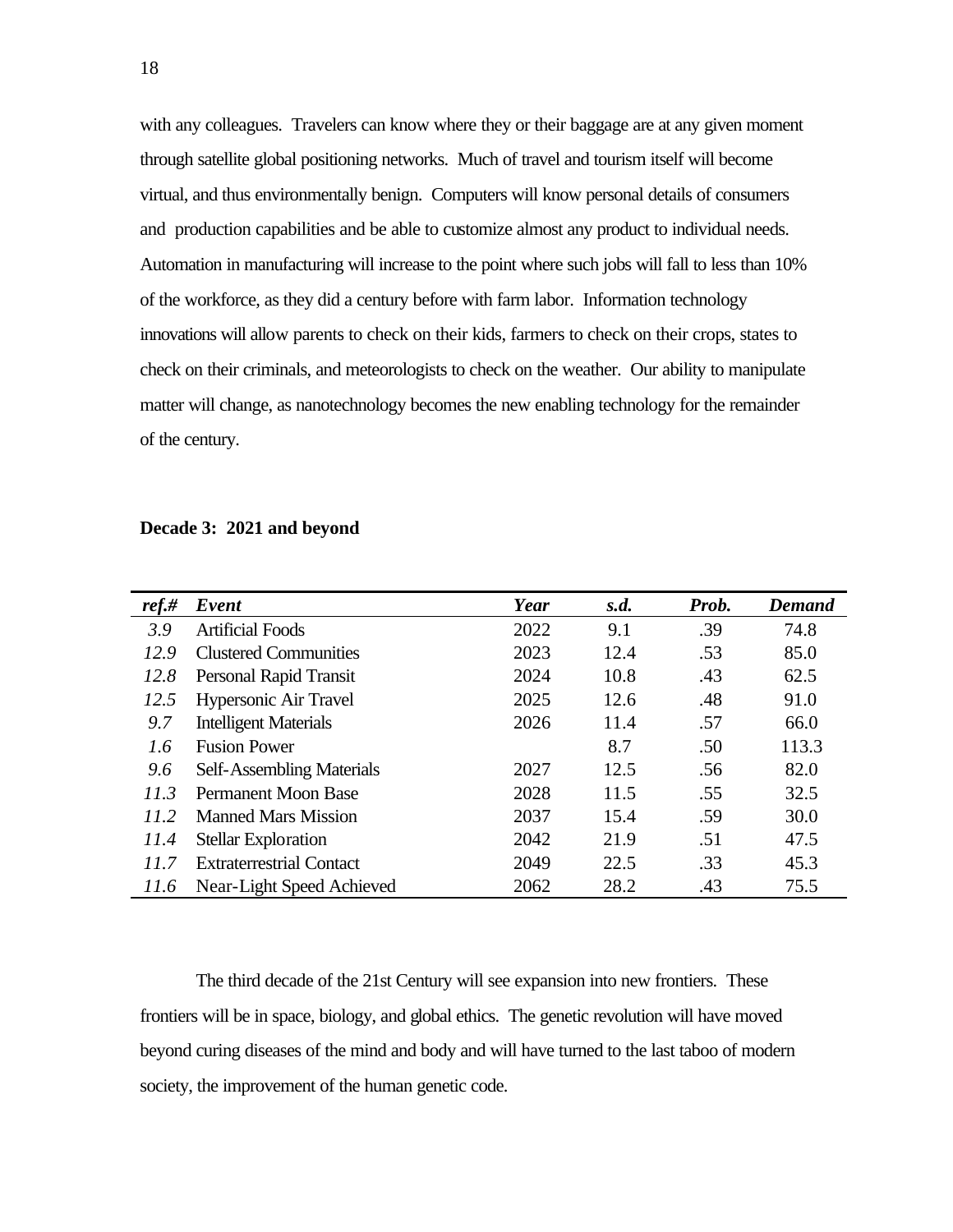At the same time, the need for the world to collaborate on large engineering projects will become imperative if we are to afford an advanced space program. Other global initiatives will require huge resources that no one nation will be able to provide. The challenges we will face in this and subsequent decades will be global, and only a global consensus will allow for progress on problems of population, environmental sustainability, space development, and human bioengineering.

These new frontiers and the imperatives of international cooperation will raise questions for all societies. Nations will find themselves with increasingly less influence than virtual communities or multinational corporations. World religions may need to seek unity in diversity. Humanity's penchant for violence will need to be understood and controlled. The perceived need for people to be able to live in unnatural environments such as the moon or Mars or the ocean seabed may demand new genetic designs for these pioneers. The bioethical concerns we face today will be eclipsed by those of tomorrow. Such changes will demand an exploration of global ethics if we are to settle new environments. That we will have the resolve to explore these new frontiers is less certain than the fact that we will have the necessary tools to do so.

History suggests that it is important not to understate changes that lie ahead, and that the result of change is not always positive. Hope exists in a better understanding of cultural dynamics and interpersonal relations. Advances in such "spiritual" disciplines might provide future generations with a solid awareness of the process of change, so by 2050 or so, society could emerge into a period of rapid, but manageable, evolutionary growth. Though new technologies will continue to come at breathtaking speed, they will not have the same chaotic, transformational effects as earlier technologies. A number of events could derail this progress: a global war, a major plague, a religious upheaval, an asteroid strike or other environmental catastrophe. However, assuming these things do not take place, humankind could enter into an age of new challenges that will probe our ability to adapt and achieve.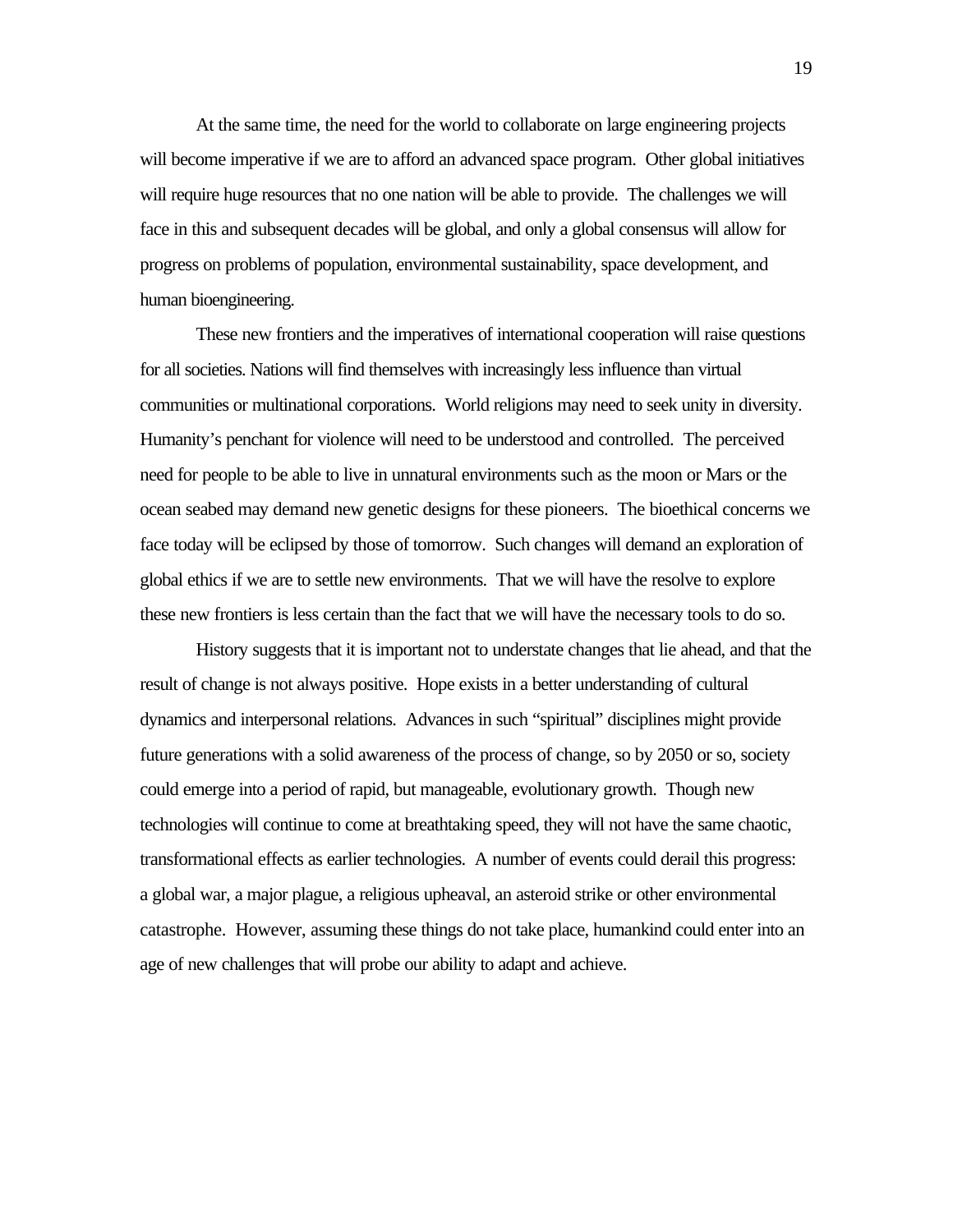# **Discussion**

The GWU Forecast is in the process of continuous improvement. It has been pointed out by some that the survey is too long, the evaluation terms are too vague, and it is unclear whether the scope covers the United States, developed countries, or the entire globe. Often participants were asked to provide a "leading nation" where such a question was inappropriate, or there were larger dynamics at work, such as the tendency of the U.S. to pioneer a new technology but another country to develop and distribute it. When we referred to "industrialized countries" a number of people wondered if we meant those currently or those in the future. Some advocated a more international focus for the survey.

In the next round, we will decide whether this forecast should restricted to a U.S. version. This could provide international comparisons with forecasts from other counties. Given the existence of Delphi-type surveys in Japan and Europe, a more U.S.-centric survey would provide a basis for cross-cultural or comparative studies. This would have the benefits of illuminating cultural bias as well as the effect of geography leading to more multi-dimensional results.

In developing the ET parameters, we faced several hurdles. The "market demand" section was particularly tricky, and the numbers it yielded ranged broadly. This is the most difficult category for respondents to anticipate and has the widest variation. One panelist commented: "This is stretching the capabilities of even the most prescient prognosticator. What, in 1980, would even the most respected of economists have predicted for market demand ten years down the line for personal computers?" While we recognize the limitations of anticipating an emerging, this component provides at least some indication of the relative impact of the event. It attempts to put a dollar figure on an ET to provide some concept of the potential risks and rewards associated with a particular development.

The effect of technology hype or "millennium madness" for skewing the results did not go unnoticed by our panelists. One panelist even asked if the Delphi approach actually measures "the effectiveness of propaganda more than the likelihood of technological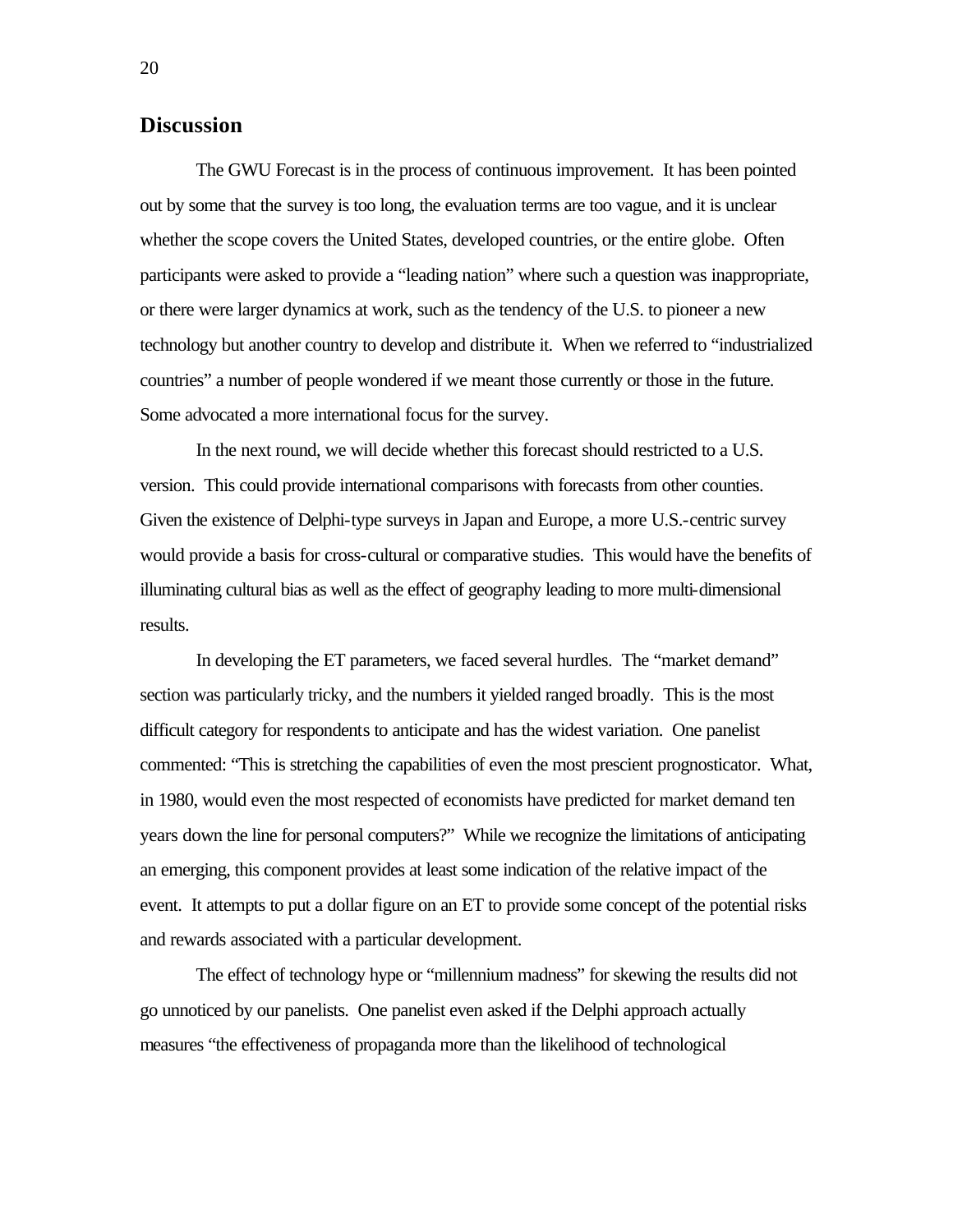innovation." Another panelist thought that we would have many forecasts clustered around the year 2000. We see no signs of this effect in the data.

A number of panelists suggested expansions or innovations to the survey section. One might be to use pair-wise comparisons to assess the relative likelihood of events. "For example," said one panelist, "I would say that routine use of expert systems is twice as likely as neural nets on parallel computers and three times as likely as language translation, yet the Forecast shows them all to be about the same likelihood." Separating out specialists from generalists was seen as a needed improvement, and one participant suggested inviting independent financial analysts who follow high-technology trends to participate in the study.

Generally, there was a strong consensus of the usefulness of the forecasts. In an effort to continually improve the relevance and interest of the survey, clarifications and revisions will be incorporated into future rounds.

Since the most recent Forecast was conducted, new events have overtaken some results. Examples are the possible evidence of life on Mars, the discovery of water on the moon, cloning, growing excitement over the building of Internet II, and uncountable permutations in the computer and communications industries. Through it all is the pervasive sway of information technology. One comment highlighted the changes we can anticipate as IT begins reaching all industries and fields: "The communication technologies will have a more profound impact on our society than the combined effects of the invention if the automobile, nuclear power and even electricity." Some see IT as a harmful element to civilization. For example: "Already tenuous interpersonal relationships will disappear altogether because human relationships are very inefficient compared to creating new impressions and realities on command. It is an opium for the masses which will lead to highly informed non-persons engaging in self-indulgence." Another commentator stated, "We are in the process of creating a highly sophisticated venue for handing the fate of humanity over to depersonalized, socially insulated masses."

We noted earlier that public acceptance of new technologies often presents more of a limiting factor for many advances, as well as regulatory barriers, international competition,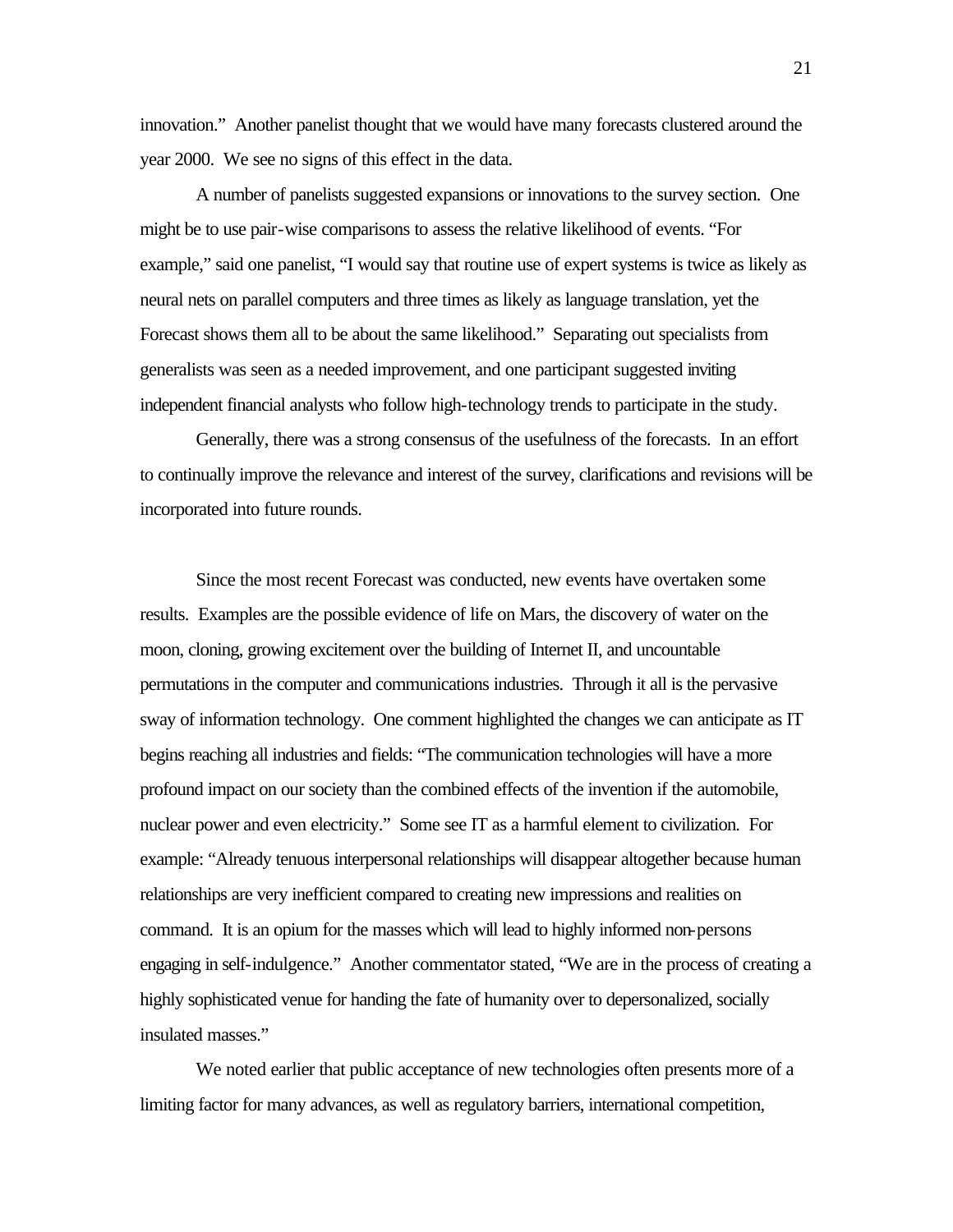changes in demographics and consumer needs, and changes in long held practices and attitudes. Although we ask respondents to take these considerations into account, one participant pointed out, "Social impact requires a study of its own. Who predicted that Ford's Model-T would change courtship and sexual mores? Someone could have, but I'll bet no one was asked." For example, one panelist discussed the likelihood of fission power supplying half the world's electricity supply (1.5): "There are several trends at work. In the short term, fossil fuels are not becoming expensive so rapidly as many expected or hoped. The politics and economics of nuclear power do not look good. In the longer term, the competition from cleaner coal with new technology and with solar will become increasingly important, and problems with issues like terrorism and proliferation are likely to make the political problems even worse." Medicine and health care is an area particularly beset by non-technology related struggles. Regarding selfcare, "The driving force will not be higher self-awareness, but sheer financial load of assigning all health related issues to the medical industry." Additionally, holistic health faces more of an attitudinal barrier than a structural one.

The social impact considerations may be the reason that the IT results appear to be too conservative. One participant put it this way: "A basic human property collides with technology -- people want to slam the door of a new car, see and feel clothing, squeeze the tomatoes -- but to the extent that people are willing to buy something not physically inspected, they will buy most things by 2020 through some kind of remote process." In reference to online publishing (7.3), one panelist said, "People like to hold books in their hands." With regard to electronic shopping (7.5), he said, "People like to try things on." One participant pointed out: "A survey of U.S. teenage girls shows more than 90% list 'shopping' as their favorite activity."

Two manufacturing and material technologies that have enormous promise are nanotechnology (8.5) and buckyballs (9.5). Buckyballs have been called the most promising technology of the future, with uses ranging from microball bearings, cancer therapies, to ultralight batteries.<sup>9</sup> Some of the respondents simply asked, "what are buckyballs?" Combining intelligent materials and micro-machines with the diversity of uses represented by buckyballs, or Carbon-60, shows another crossroads of technology that has the capability to transform our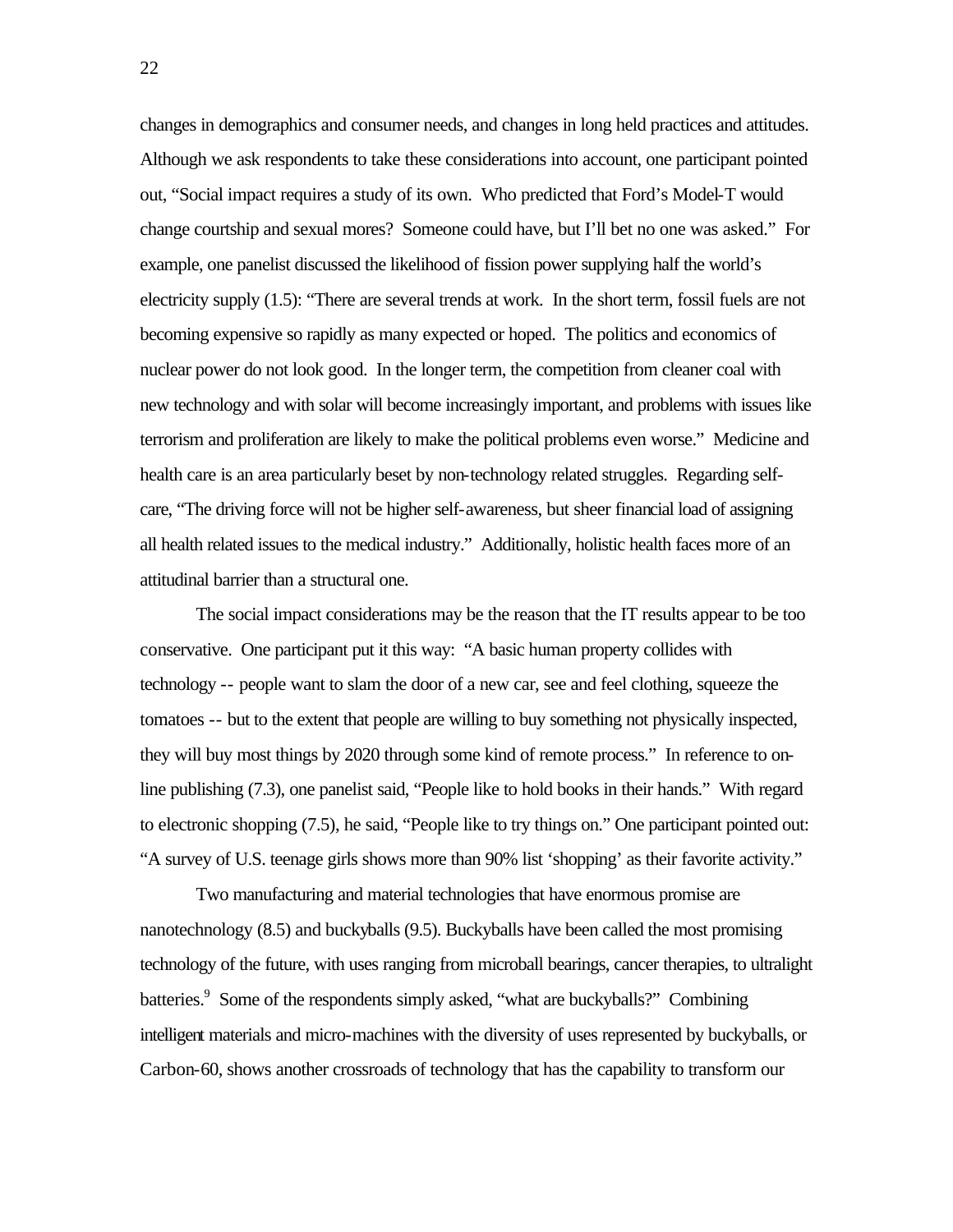lives and environments. These may one day give us the ability to create hypothetical but corporeal environments on demand.

# **Conclusion and Next Steps**

The survey participants were extremely helpful in suggesting improvements and next steps for the project. Such comments from the panel and the WFS conference provided depth and meaning to the survey results. While the forecast years can give one an initial impression of the vast changes facing us, these comments give life to the numbers.

Follow-on studies may include examining and developing models of societal adoption of technology innovation. A complementary piece to this study might consider these 'soft' aspects by taking a social science perspective to change, seeing social forces not only as barriers but also as enhancers of ETs. The main thrust of such a paper would be to see the larger picture and to explore the wave of technology sweeping over us. We hope that some researchers will use the results of this survey to conduct forecasts of socio-cultural consequences. Studies such as these would enlarge the reach and relevance of the Forecast.

The next steps of this study are to conduct the 1998 Forecast, to organize a conference on the theme of emerging technology, and develop an interactive website. We are in the process of refining the panel of authorities, improving the clarity and focus of the questionnaire, and developing the method of analysis to examine the data in more sophisticated ways. At this time we plan to convene a biennial conference in which representatives of industry, academia, and government converge to discuss the results and implications of this and similar technology forecasts. Sponsors are currently being sought for these efforts. This project has previously been conducted by the authors without affiliation to any funding organization. To date, sponsors for the project have served in an advisory capacity only. In developing the project plan and its implementation, we had to be aware of these constraints. However, the strong potential and relative acceptance of this method suggests additional resources could improve its development. Contact information is listed below.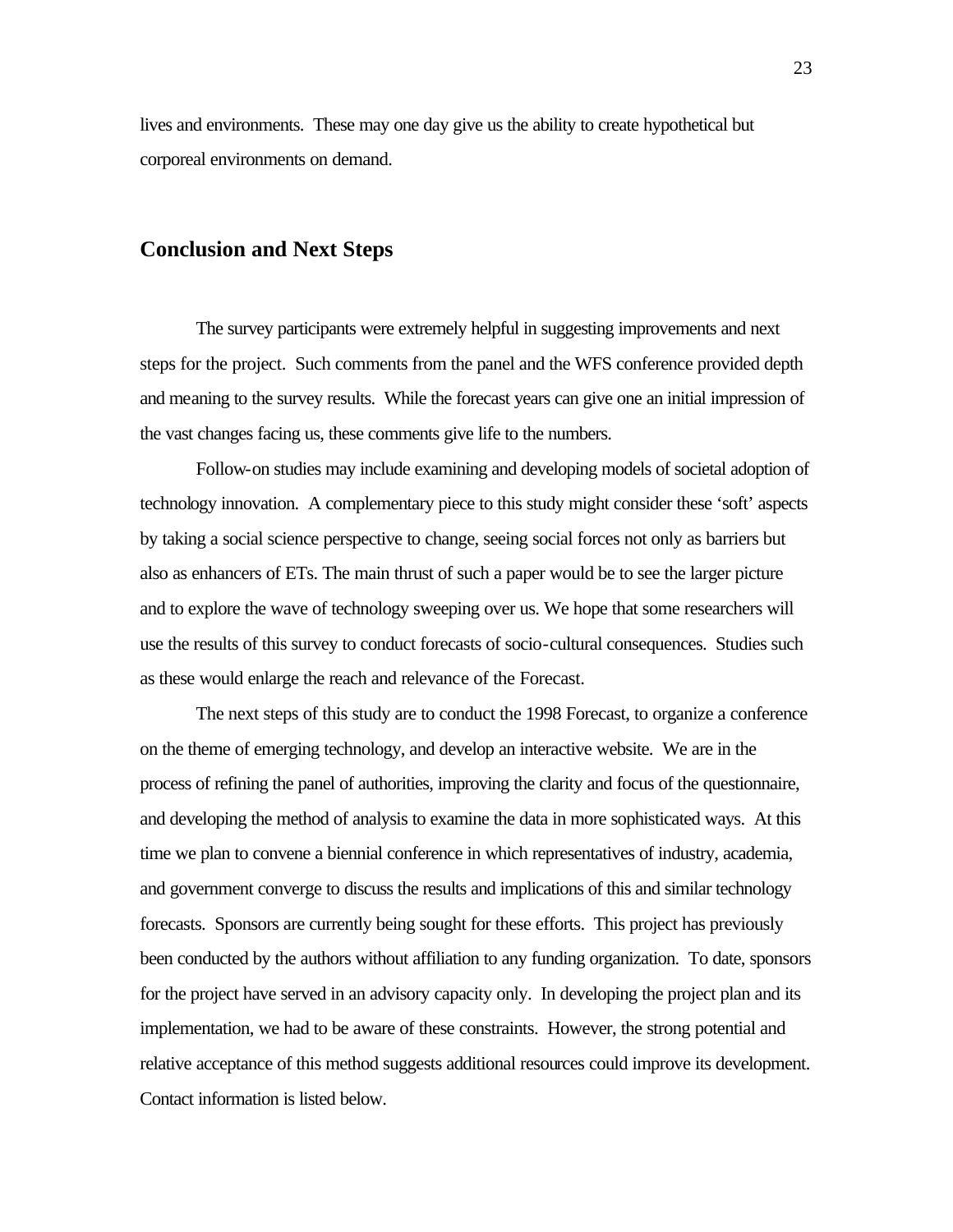The next manifestation of the forecast may be entirely different from its predecessors. In addition to minor changes, such as separating out the specialist responses from the generalist responses, the format may change entirely. We are developing a World Wide Web page to either replace or complement the round-by-round approach with a continuous stream of data. Individuals on the Web would enter their estimates and these would be compared with the "experts." Our expert panel, in this case, would be able to log into the system at anytime to make or revise their estimates. Qualified panelists would be added or subtracted as they wished, and the research team would be involved with formulating good ETs and serving as the system gatekeepers. We forecast this advance by the end of 1997.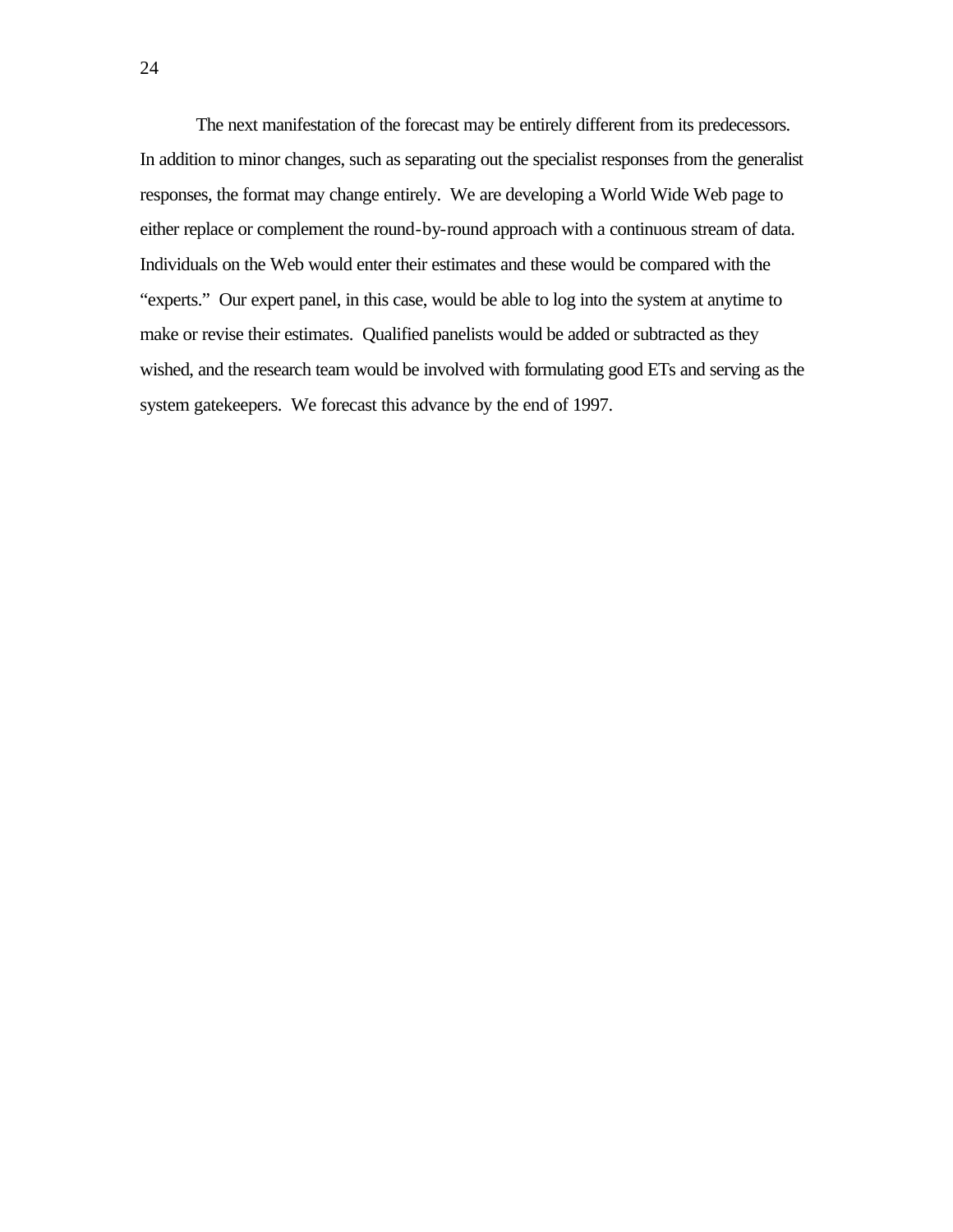*William E. Halal is a Professor of Management in the Department of Management Science at the School of Business and Public Management, George Washington University, where he studies emerging technologies and strategic change.*

*Michael D. Kull is a Doctoral Candidate in the Department of Management Science at the School of Business and Public Management, George Washington University.*

*Ann Leffman is a Doctoral Candidate in the Department of Management Science at the School of Business and Public Management, George Washington University.*

*We gratefully acknowledge the advisory support of:*

- ∗ *Joseph Coates, President, Coates & Jarratt*
- ∗ *Jerome Glenn, Executive Director, American Council of the United Nations University*
- ∗ *Robert Olson, Research Director, Institute for Alternative Futures*

*For reprints, questions, or offers to collaborate, please contact the authors at:*

*Department of Management Science George Washington University 2115 G Street, N.W., Monroe Hall 403 Washington, D.C. 20052 halal@gwis2.circ.gwu.edu mkull@gwis2.circ.gwu.edu tel: 202-994-7375*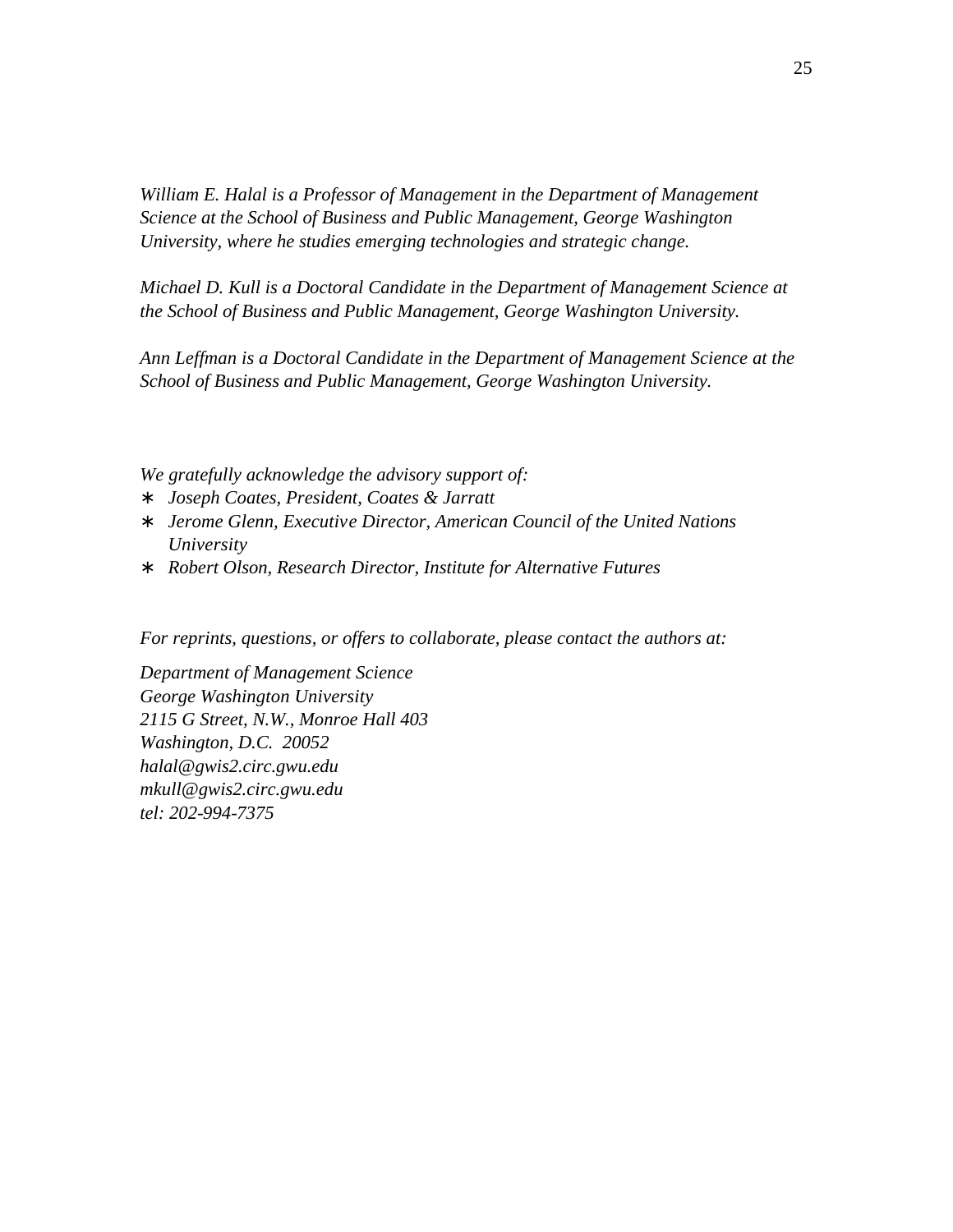**Appendices**

*Appendix A: Delphi survey full text*

[INSERT DELPHI SURVEY WITH RESULTS HERE]

*Appendix B: Comparisons of Delphi Forecasts*

[INSERT LONGITUDINAL DATA HERE]

*Appendix C: Participant List*

[INSERT PARTICIPANT LIST HERE]